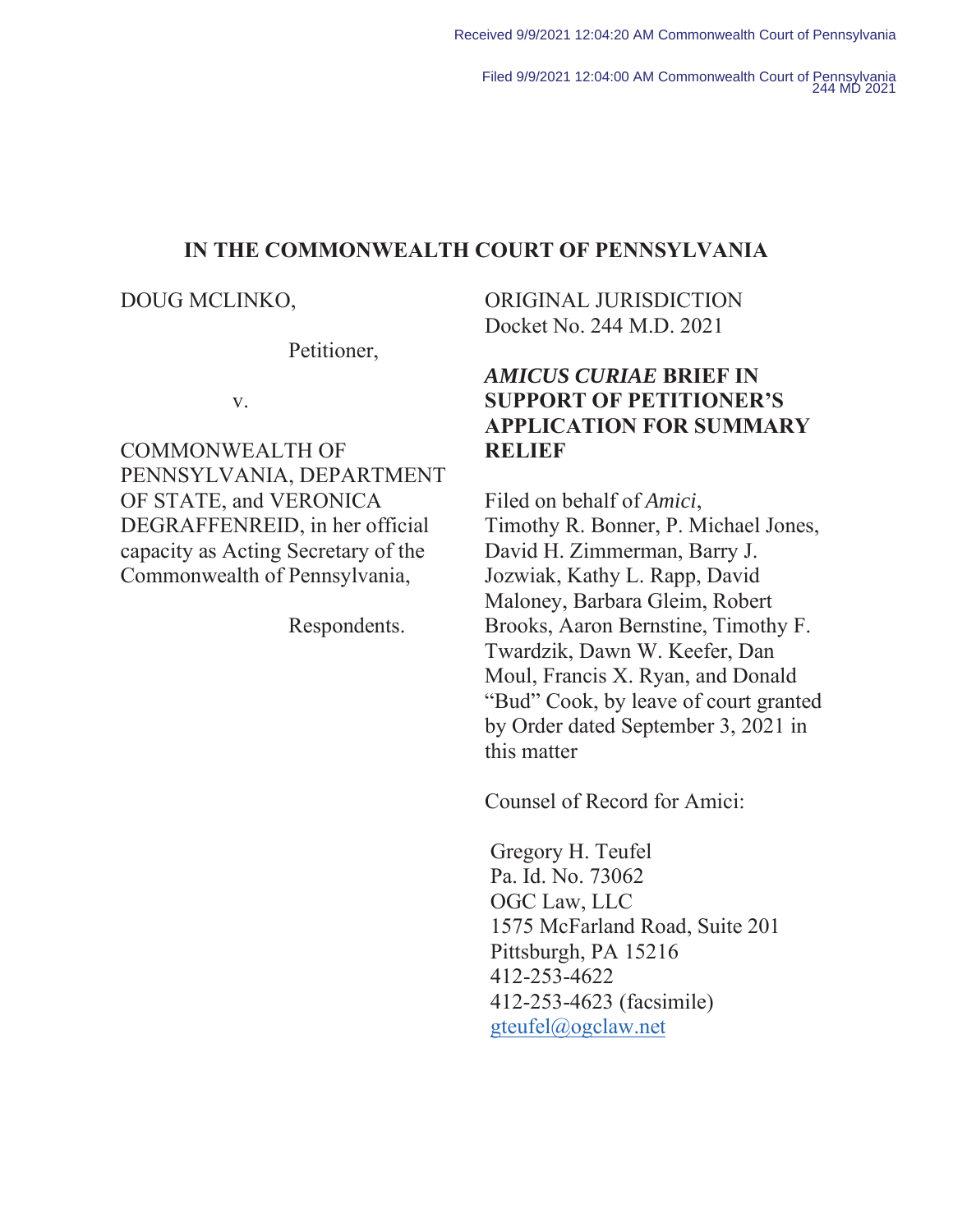# **TABLE OF CONTENTS**

| Ι.   | There is no statutory time bar to Petitioner's constitutional challenge.5                                                                                                                              |
|------|--------------------------------------------------------------------------------------------------------------------------------------------------------------------------------------------------------|
| П.   | Respondents cannot meet their burden of establishing a laches                                                                                                                                          |
| III. | Petitioner has standing to challenge the constitutionality of Act 7714                                                                                                                                 |
| IV.  | Article VII, §§ 1 and 4 of the Pennsylvania Constitution have not<br>materially changed since the Pennsylvania Supreme Court struck<br>down legislation unconstitutionally expanding mail-in voting in |
|      |                                                                                                                                                                                                        |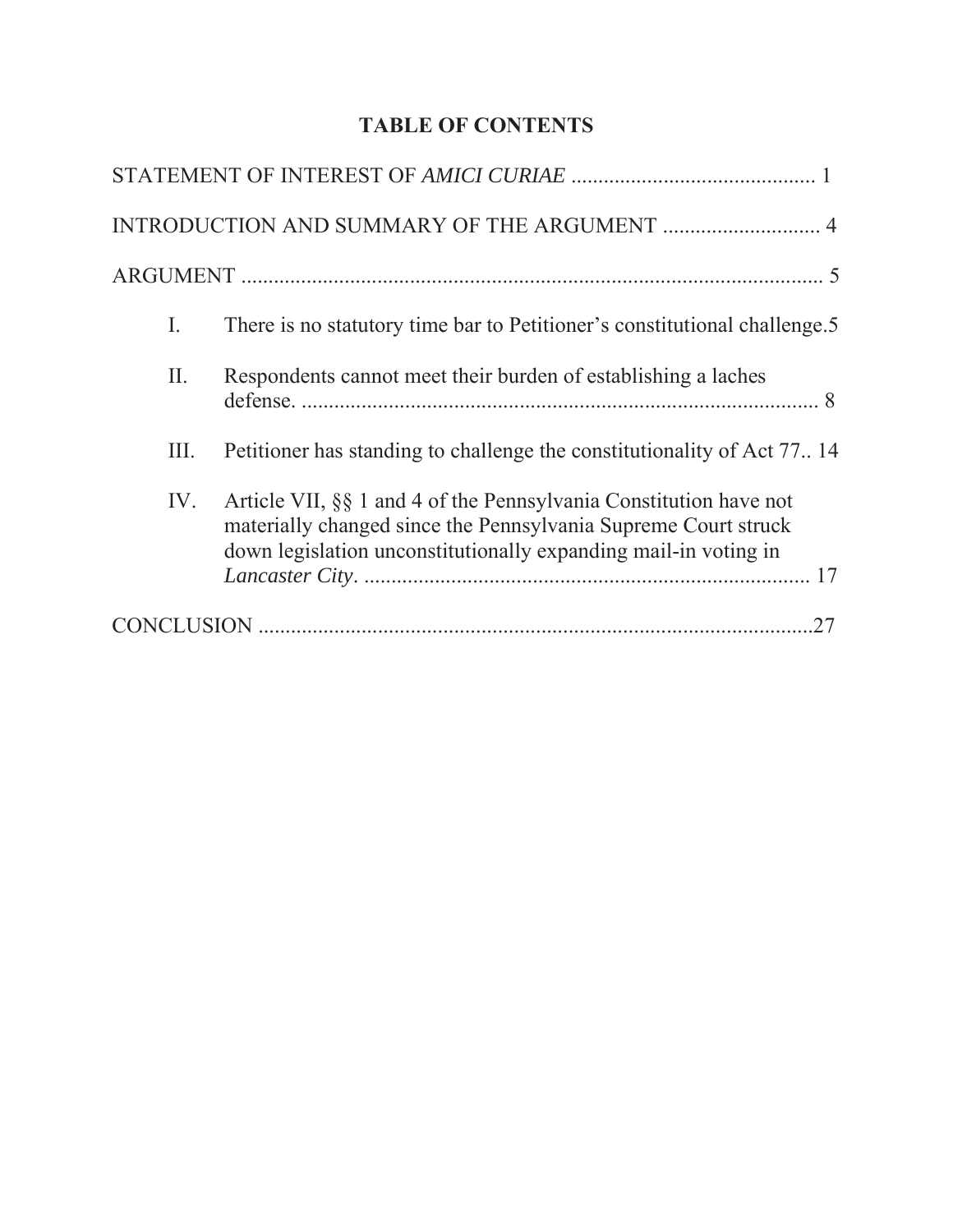# **TABLE OF AUTHORITIES**

# **Cases**

| Absentee Ballots Case, 423 Pa. 504, 509, 224 A.2d 197, 200 (Pa. 1966)19            |
|------------------------------------------------------------------------------------|
|                                                                                    |
|                                                                                    |
|                                                                                    |
|                                                                                    |
| Consumer Party of Pennsylvania v. Commonwealth, 507 A.2d 323, 328 (Pa. 1986)       |
|                                                                                    |
|                                                                                    |
| Hertz Drivurself Stations, Inc. v. Siggins, 359 Pa. 25, 58 A.2d 464 (1948) 16      |
|                                                                                    |
| In re Canvass of Absentee and Mail-In Ballots, 241 A.3d 1058 (Pa. 2020)12          |
| In re Contested Election in Fifth Ward of Lancaster City, 281 Pa. 131, 134-35, 126 |
|                                                                                    |
|                                                                                    |
|                                                                                    |
| League of Women Voters v. Commonwealth, 645 Pa. 341, 179 A.3d 1080 (Pa.            |
| $2018)$                                                                            |
|                                                                                    |
| Robinson Twp., Wash. Cty. v. Commonwealth, 83 A.3d 901, 927 (Pa. 2013)7            |
| Smyth v. Ames, 169 U.S. 466, 527, 18 S.Ct. 418, 42 L.Ed. 819 (1898)                |
|                                                                                    |
|                                                                                    |
| William Penn School District v. Pa. Dep't of Ed., 170 A.2d 412, 418 (Pa. 2017)7    |
|                                                                                    |
| Zemprelli v. Daniels, 496 Pa. 247, 436 A.2d 1165 (1981) 16                         |
|                                                                                    |

# **Statutes**

| Act May 22, 1923" (P. L. 309; Pa. St. Supp. 1924, § 9775a1, et seq.) 17  |  |
|--------------------------------------------------------------------------|--|
| Laws of the General Assembly of the Commonwealth of Pennsylvania, Act of |  |
|                                                                          |  |
| Laws of the General Assembly of the Commonwealth of Pennsylvania, Act of |  |
|                                                                          |  |
|                                                                          |  |
|                                                                          |  |
|                                                                          |  |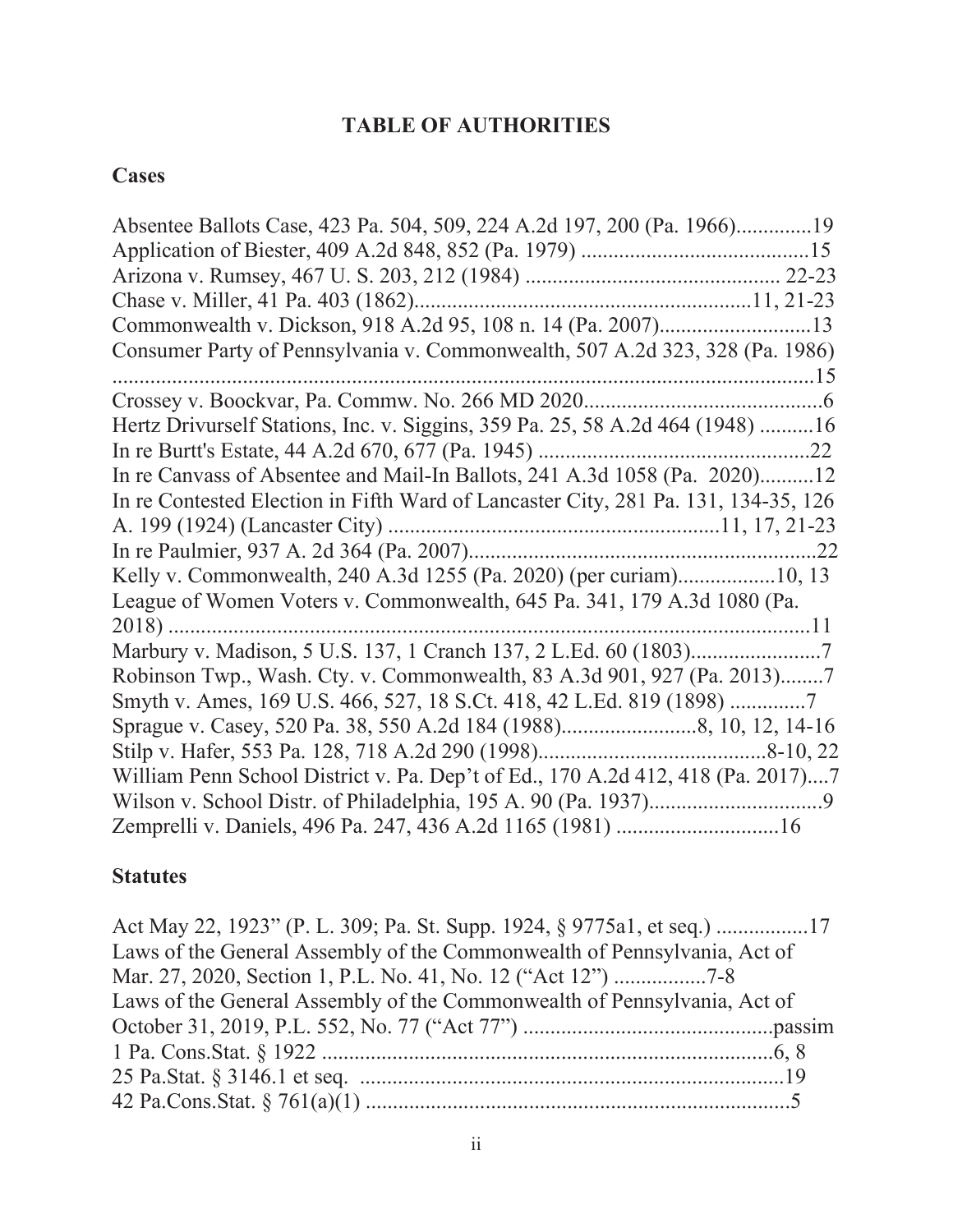# **Other Authorities**

| Pa. H. Leg. J. No. 31, 180 <sup>th</sup> General Assembly, Session of 1996 (May 13, 1996)  |  |
|--------------------------------------------------------------------------------------------|--|
|                                                                                            |  |
| Pa. H. Leg. J. No. 88, 167 <sup>th</sup> General Assembly, Session of 1983 (Oct. 26, 1983) |  |
|                                                                                            |  |
| Sen. Mike Folmer & Sen. Judith Schwank, Senate Co-Sponsorship Memoranda to                 |  |
|                                                                                            |  |
|                                                                                            |  |

# **Constitutional Provisions**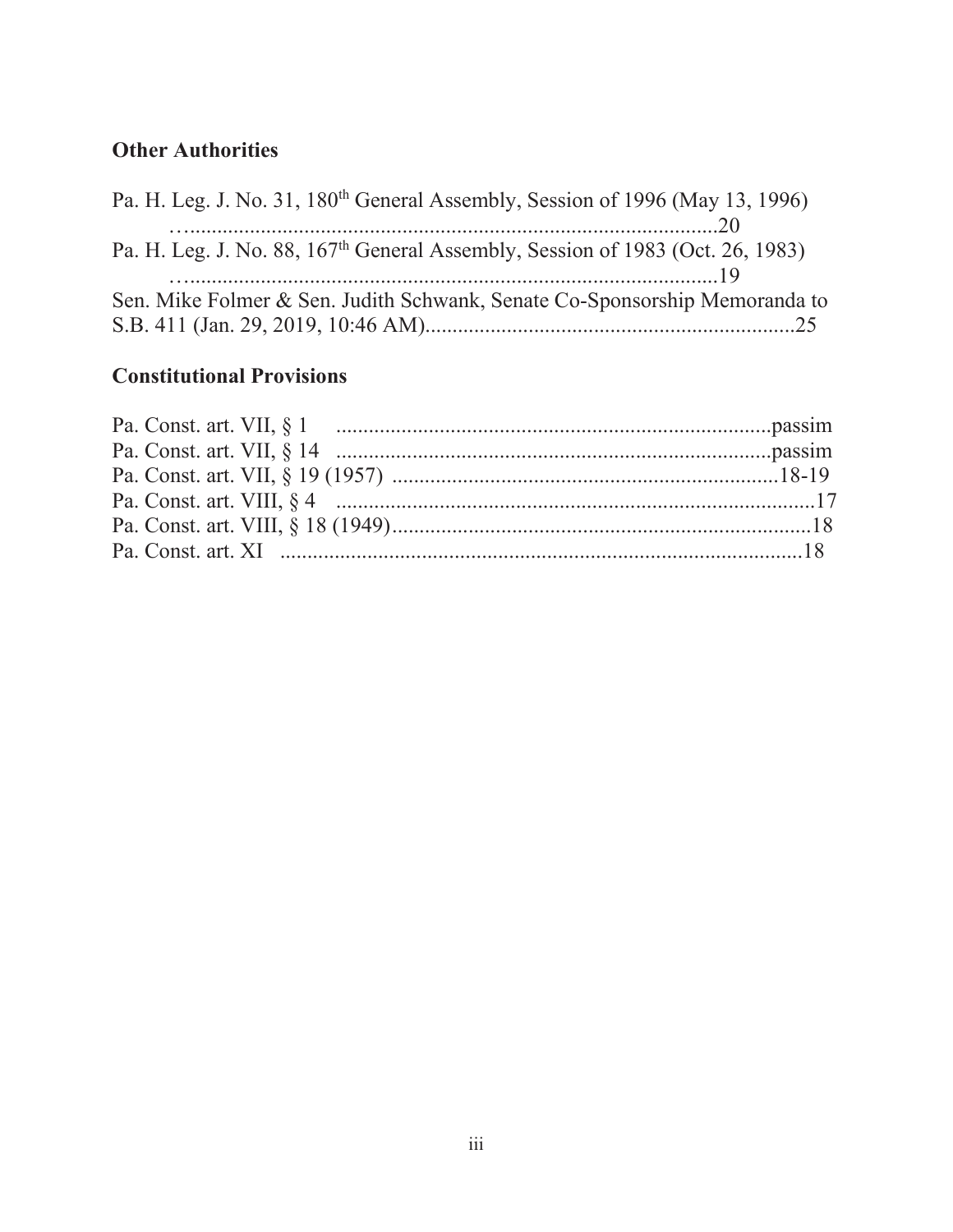#### **STATEMENT OF INTEREST OF** *AMICI CURIAE*

*Amici* are a group of 14 members of the Pennsylvania House of Representatives ("the House") who are all qualified registered electors. Timothy R. Bonner (hereinafter "Bonner") is a member of the House serving Mercer County (Part) and Butler County (Part). Bonner was elected to the House on March 17, 2020, and took office on April 6, 2020, after Act 77 (Laws of the General Assembly of the Commonwealth of Pennsylvania, Act of October 31, 2019, P.L. 552, No. 77 ("Act 77")), was passed by the House. David H. Zimmerman (hereinafter "Zimmerman") is a member of the House serving Lancaster County (Part). Zimmerman voted against Act 77 when it was passed by the House. Timothy F. Twardzik (hereinafter "Twardzik") is a member of the House serving Schuylkill County (Part). Twardzik was elected to the House in the fall of 2020, and took office on January 5, 2021, after Act 77 was passed by the House.

P. Michael Jones (hereinafter "Jones") is a member of the House serving Lancaster County. Barry J. Jozwiak (hereinafter "Jozwiak") is a member of the House serving Berks County (Part). Kathy L. Rapp (hereinafter "Rapp") is a member of the House serving Warren County, Crawford County (Part), and Forest County (Part). David Maloney (hereinafter "Maloney") is a member of the House serving Berks County (Part). Barbara Gleim (hereinafter "Gleim") is a member of the House serving Cumberland County (Part). Robert Brooks (hereinafter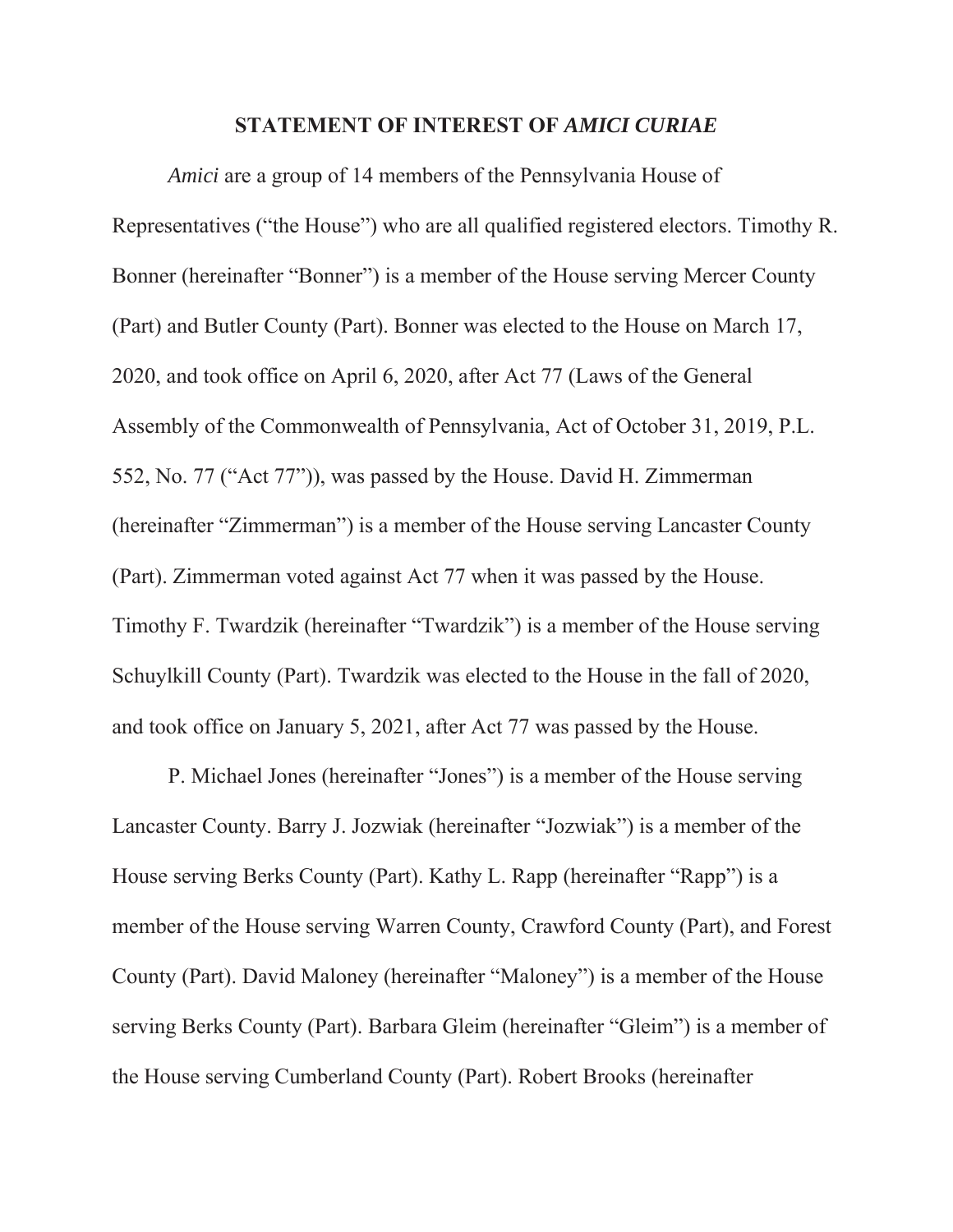"Brooks") is a member of the House serving Westmoreland County (Part) and Allegheny County (Part). Aaron J. Bernstine (hereinafter "Bernstine") is a member of the House serving Beaver County (Part), Butler County (Part) and Lawrence County (Part). Dawn W. Keefer (hereinafter "Keefer") is a member of the House serving York County (Part) and Cumberland County (Part). Dan Moul (hereinafter "Moul") is a member of the House serving Adams County (Part). Francis X. Ryan (hereinafter "Ryan") is a member of the House serving Lebanon County (Part). Donald "Bud" Cook (hereinafter "Cook") is a member of the House serving Fayette County (Part) and Washington County (Part). Jones, Jozwiak, Rapp, Maloney, Gleim, Brooks, Bernstine, Keefer, Moul, Ryan and Cook voted in favor of Act 77 when it was passed by the House.

*Amici* do not file this brief in their official capacities as House members, but rather in their personal capacities. *Amici* have an interest in ensuring that the citizens of Pennsylvania are not disenfranchised by denying them the right to approve an amendment to the Pennsylvania Constitution that would permit noexcuse mail-in voting. The Pennsylvania Constitution grants the people of Pennsylvania the right to vote on any amendment to the Pennsylvania Constitution, and the final say on whether any such amendment is permitted. Act 77 denied the people that right to vote on whether to effectively eliminate the constitutional limits on absentee voting and to permit all otherwise eligible voters to vote with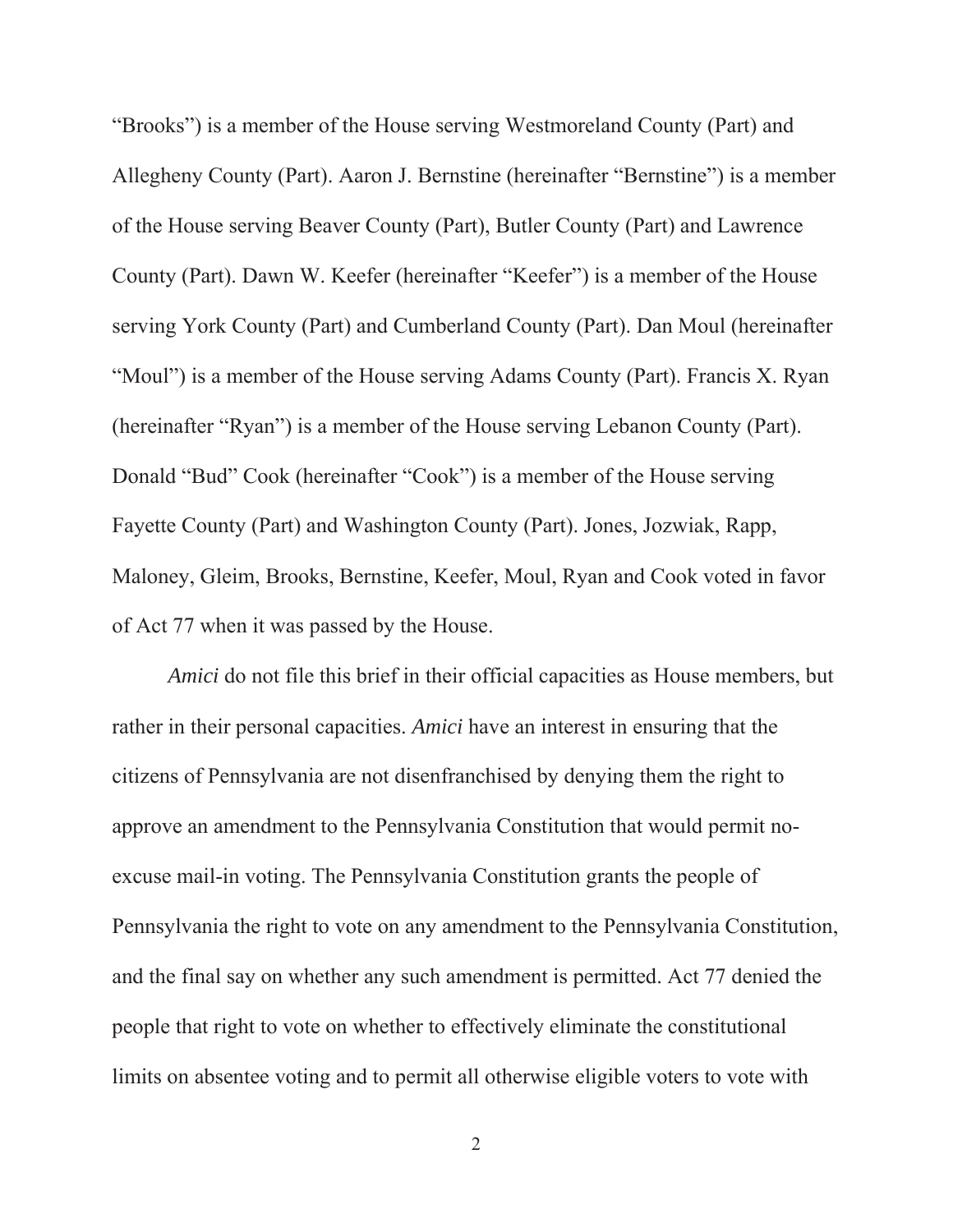absentee or mail-in ballots without excuse. *Amici* seek to return the power to approve all amendments to the Pennsylvania Constitution to the people of Pennsylvania.

The *amici* who voted in favor of Act 77 were never given a briefing on the constitutional history of absentee or mail-in voting at the time they approved Act 77 and are not constitutional lawyers by training. Having been made aware of the constitutional issues, they now seek to have Act 77 stricken as unconstitutional because it has not been approved by the Pennsylvania voters.

This Court found a likelihood of success on the merits of this constitutional challenge in a similar case in November 2020 when petitioners therein sought to preliminarily enjoin the certification of the 2020 general election results. This Court stated that there appeared to be "a viable claim that the mail-in ballot procedures set forth in Act 77 contravene Pennsylvania Constitution Article VII, Section 14." Unfortunately, the Pennsylvania Supreme Court refused to consider the merits of the constitutional issues and dismissed that case in a *per curiam* Order on the grounds of laches. *Amici* respectfully urge the Court to grant Petitioner's request for summary relief. The relief sought by Petitioner will uphold the Pennsylvania and U.S. Constitutions and restore to the people the right to vote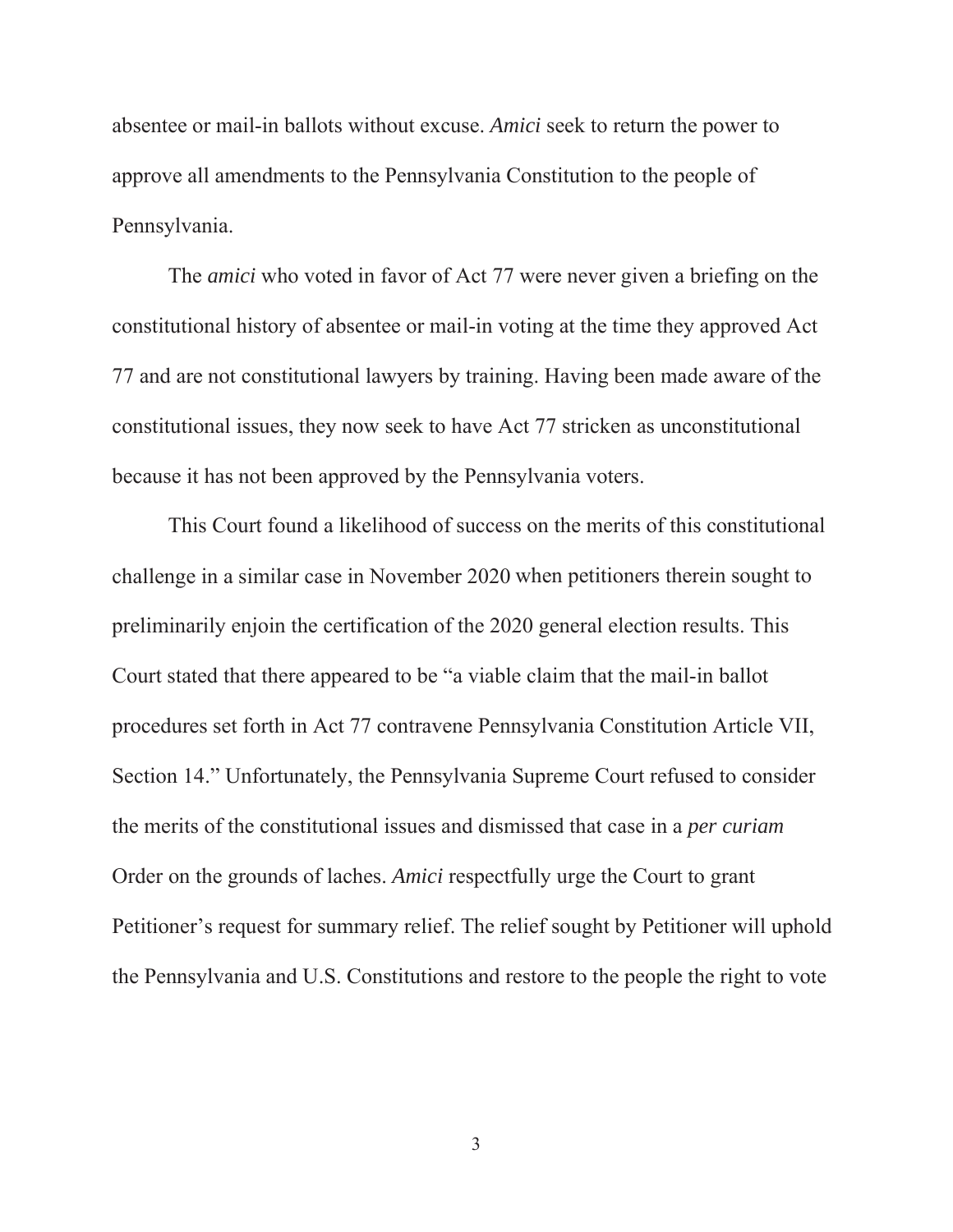on any amendment to the Pennsylvania Constitution's requirements expanding absentee voting. $<sup>1</sup>$ </sup>

#### **Introduction and Summary of the Argument**

Act 77, the most expansive and fundamental change to the Pennsylvania Election Code since it was enacted in 1937, unlawfully implemented no-excuse mail-in balloting. Act 77 violates the Constitution of the Commonwealth of Pennsylvania because it permits all electors to vote by mail, without qualifying for a constitutionally prescribed exemption as currently required by the Pennsylvania Constitution, Art. VII, § 14.

Beginning with the Military Absentee Ballot Act of 1839, the Pennsylvania Supreme Court consistently rejected all attempts to expand absentee voting by statute, uniformly holding that a constitutional amendment is required to expand absentee voting beyond the categories provided in the Pennsylvania Constitution. Act 77 is the Commonwealth's latest attempt to override, through legislation alone, the limitations on absentee or mail-in voting contained in the Pennsylvania Constitution. In doing so, the Commonwealth has disenfranchised its citizens by denying them the right to approve an amendment to the Pennsylvania Constitution that would permit no-excuse mail-in voting. Any allegation that absentee voting is

<sup>1</sup> No one other than *amici* or their counsel paid in whole or in part for the preparation of this brief or authored in whole or in part this brief. *See* Pa.R.A.P. 531(b)(2).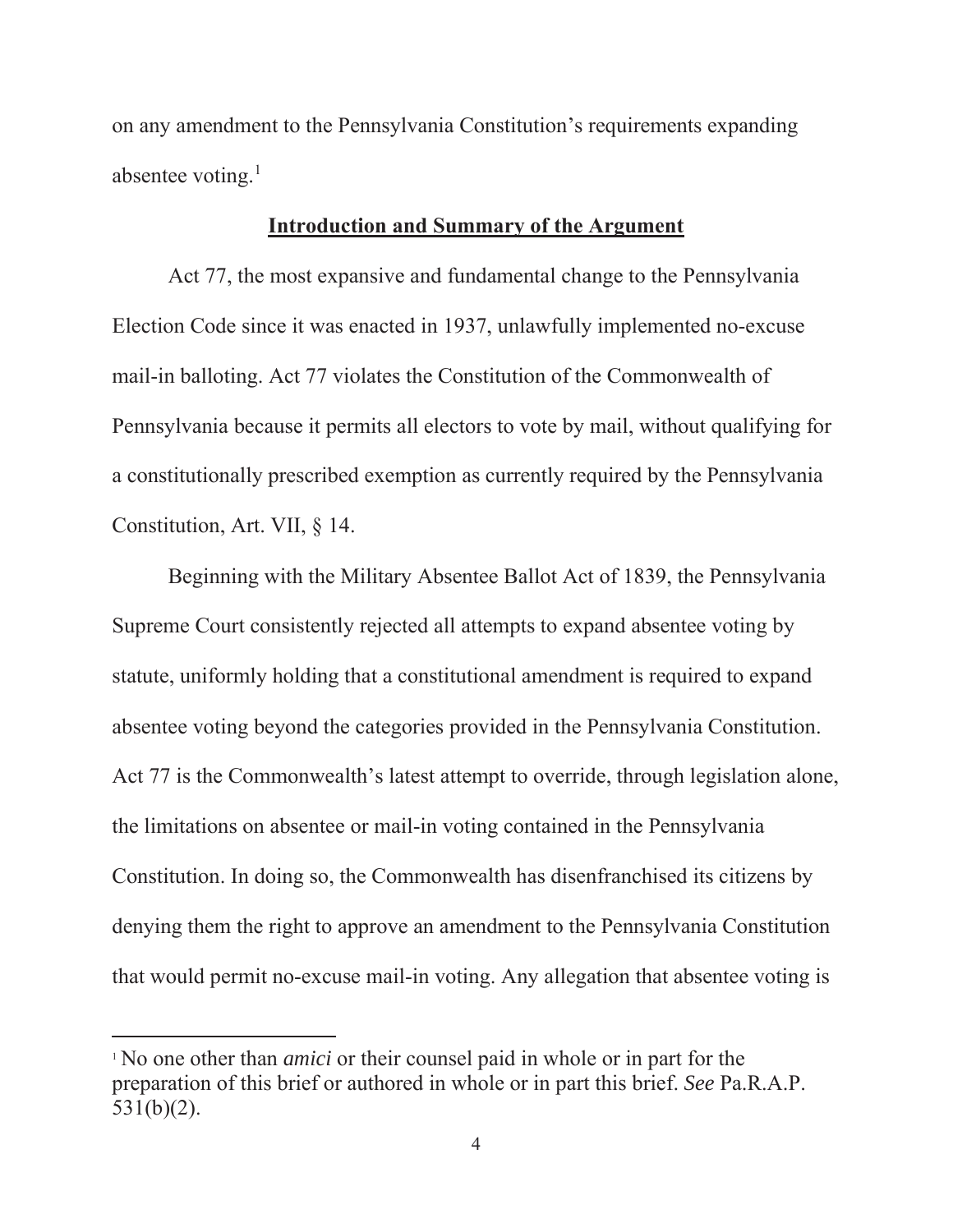different than mail-in voting is a distinction without a difference. Absentee and mail-in voting are the same and both must comply with the provisions of the Pennsylvania Constitution.

#### **ARGUMENT**

#### **I. There is no statutory time bar to Petitioner's constitutional challenge.**

There is no statutory time bar to Petitioner's constitutional challenge. Respondents argue that Section 13 of Act 77 functions as a statute of limitations on constitutional challenges to Act 77. It does not. Section 13 is an exclusive jurisdiction provision, granting exclusive original jurisdiction to the Supreme Court of Pennsylvania for certain claims for a period of 180 days. Section 13 is expired and no longer operative. As a result, this Court has original jurisdiction over this action pursuant to 42 Pa.Cons.Stat. § 761(a)(1) ("Against the Commonwealth government, including any officer thereof, acting in his official capacity").

Section 13 of Act 77 does not state that challenges to Act 77's mail in voting provisions "must be commenced within 180 days" of October 31, 2019. Rather, Section 13 of Act 77 provides that "[a]n action under paragraph (2)" must be commenced within 180 days of the effective date of this section (and the effective date was October 31, 2019). Paragraph (2) of Section 13 of Act 77, in turn, provides as follows: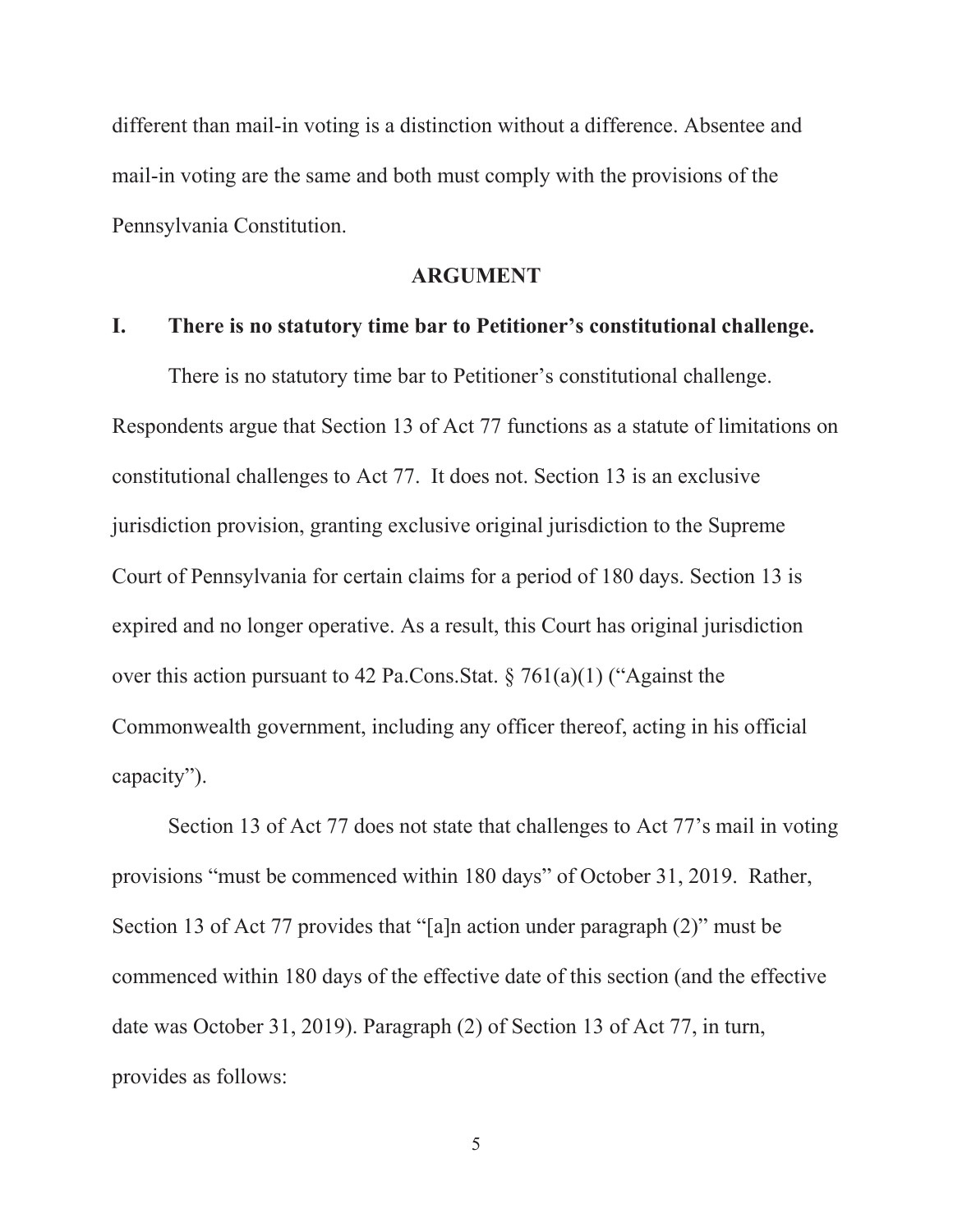The Pennsylvania Supreme Court has exclusive jurisdiction to hear a challenge to or to render a declaratory judgment concerning the constitutionality of a provision referred to in paragraph (1). The Supreme Court may take action it deems appropriate, consistent with the Supreme Court retaining jurisdiction over the matter, to find facts or to expedite a final judgment in connection with such a challenge or request for declaratory relief.

While this Court found applicable the exclusive jurisdiction provision of Act 77 to a challenge to Sections 1306 and 1306-D of the Election Code in *Crossey v. Boockvar*, Pa. Commw. No. 266 MD 2020, this Court also noted in its Recommended Findings of Fact and Conclusions of Law that such transfer was because "the Supreme Court had exclusive jurisdiction if a challenge was brought within 180 days of Act 77's effective date." *Id.*, Recommended Findings of Fact and Conclusions of Law (Filed Sept. 04, 2020). This Court also bifurcated the matter and retained jurisdiction over the preliminary injunction. *Id*.

Thus, while Act 77 did initially confer exclusive jurisdiction on the Supreme Court to address constitutional challenges to certain provisions therein, that exclusive jurisdiction terminated 180 days after Act 77 was passed, on April 28, 2020. Paragraph (3) of Section 13 of Act 77 (which contains the 180-day limit) specifically applies only to paragraph (2). The suggestion that a petitioner would ever be precluded from challenging the constitutionality of a statute because of a provision included in legislation would be an interpretation that is both "absurd," 1 Pa. C.S. § 1922(1), and violative of "the Constitution of the United States [and]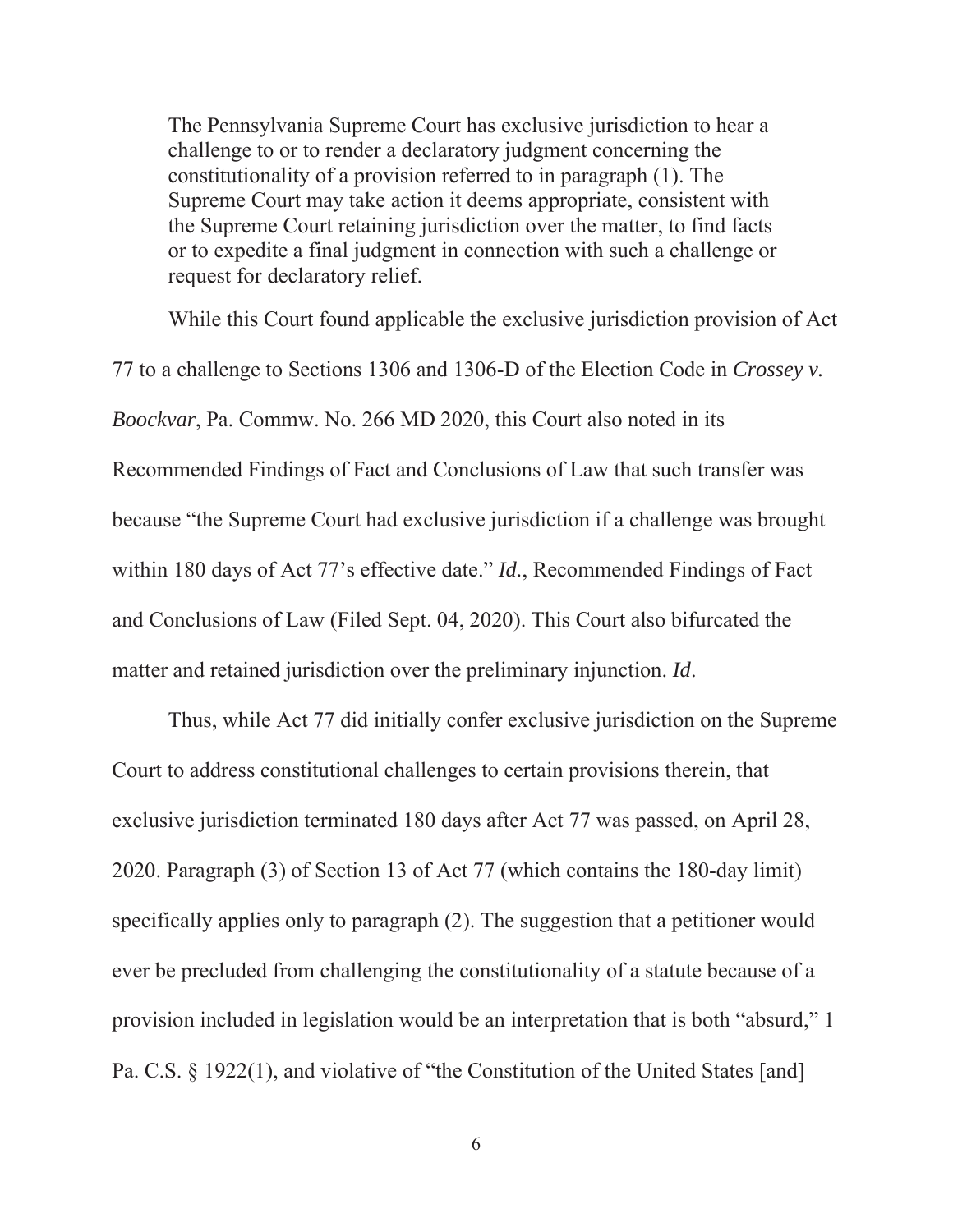this Commonwealth". *Id*. § 1922(3). As noted in *William Penn School District v.* 

*Pa. Dep't of Ed.*, 170 A.2d 412, 418 (Pa. 2017):

It is settled beyond peradventure that constitutional promises must be kept. Since *Marbury v. Madison*, 5 U.S. 137, 1 Cranch 137, 2 L.Ed. 60 (1803), it has been well-established that the separation of powers in our tripartite system of government typically depends upon judicial review to check acts or omissions by the other branches in derogation of constitutional requirements. That same separation sometimes demands that courts leave matters exclusively to the political branches. Nonetheless, "**[t]he idea that any legislature ... can conclusively determine for the people and for the courts that what it enacts in the form of law, or what it authorizes its agents to do, is consistent with the fundamental law, is in opposition to the theory of our institutions**." *Smyth v. Ames*, 169 U.S. 466, 527, 18 S.Ct. 418, 42 L.Ed. 819 (1898).

(emphasis added); *see also Robinson Twp., Wash. Cty. v. Commonwealth*, 83 A.3d

901, 927 (Pa. 2013) ("[I]t is the province of the Judiciary to determine whether the

Constitution or laws of the Commonwealth require or prohibit the performance of

certain acts."). While, consistent with and pursuant to the Pennsylvania

Constitution, the General Assembly can set the jurisdiction of the courts, it has no

authority to limit the window of time in which the constitutionality of a law can be challenged.

Lastly, Section 13 of Act 77 would also be invalidated by future

amendments to the Pennsylvania Election Code, such as occurred with Act 12 of

2020. *See* Act of Mar. 27, 2020, Section 1, P.L. No. 41, No. 12 (hereinafter "Act

12"). Act 12, inter alia, amended Section 1302, which is noted in Act 77 as being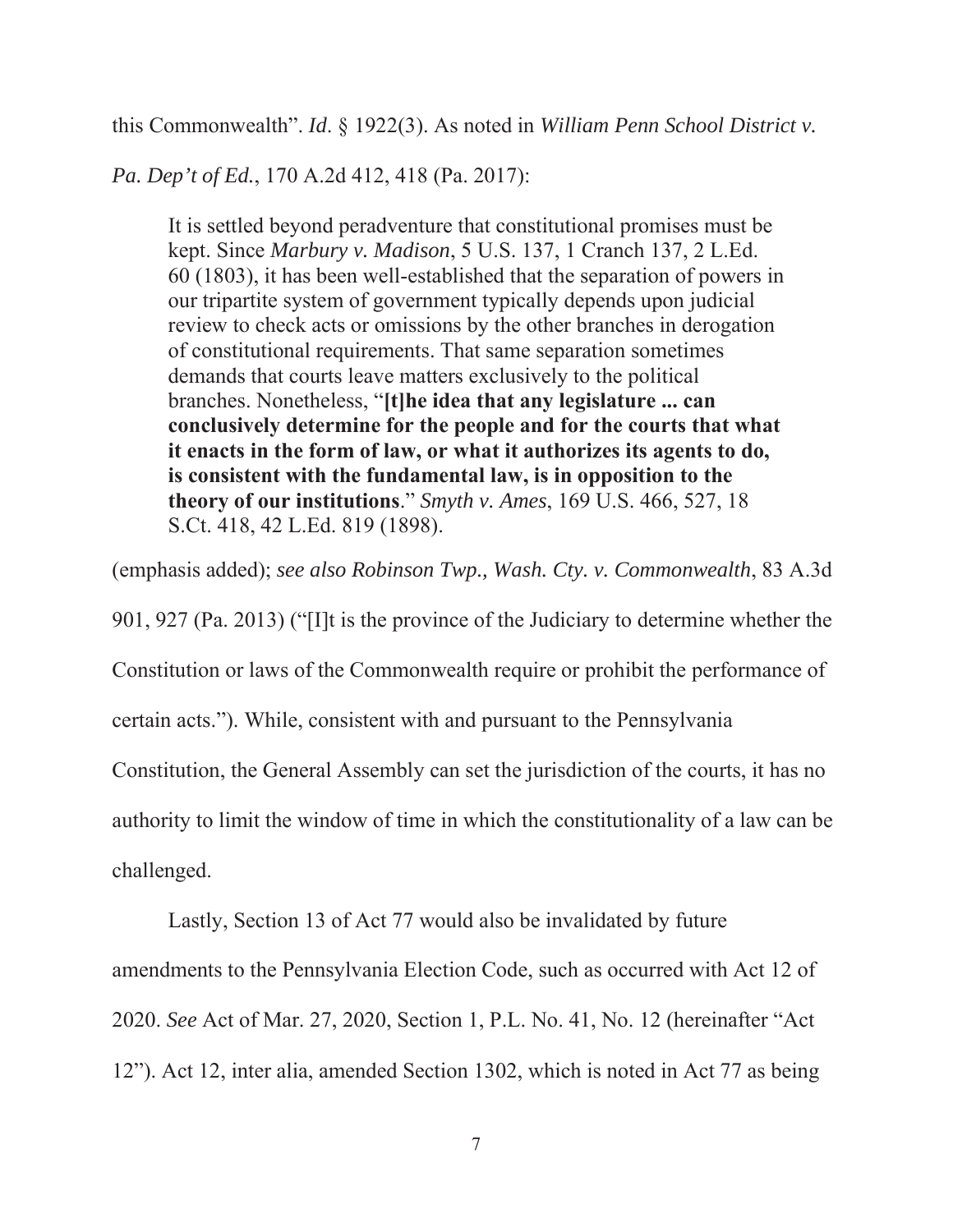subject to the 180-day exclusive jurisdiction period. Respondent's reading of Section 13 of Act 77 would limit any judicial review of the constitutionality of changes made to Act 77 by Act 12 to a period of 1 month (*i.e.*, from March 27, 2020 to April 28, 2020) and would effectively preclude judicial review of any future amendment to those provisions because such review would not be within the 180-day initial window ending on April 28, 2020. To limit constitutional challenges in such a manner would be an "absurd," "unreasonable," and unconstitutional reading of the statute. 1 Pa.Cons.Stat. § 1922(1), (3).

### **II. Respondents cannot meet their burden of establishing a laches defense.**

Respondents cannot meet their burden of establishing a laches defense. Although "laches may bar a challenge to a statute based upon procedural deficiencies in its enactment." *Stilp v. Hafer*, 718 A.2d 290, 294 (Pa. 1998), in *Stilp*, the Pennsylvania Supreme Court found that "Appellees concede<sup>[d]</sup> that laches may not bar a constitutional challenge to the substance of a statute. . ." *Id*. Indeed, the holding in *Stilp* is in direct contravention to the Respondents' argument, holding that while the principle of laches may apply when a constitutional challenge is on procedural grounds, it does not apply with respect to the substance of a statute. *Id*. (citing *Sprague v. Casey*, 520 Pa. 38, 550 A.2d 184 (1988) (Stating that "laches and prejudice can never be permitted to amend the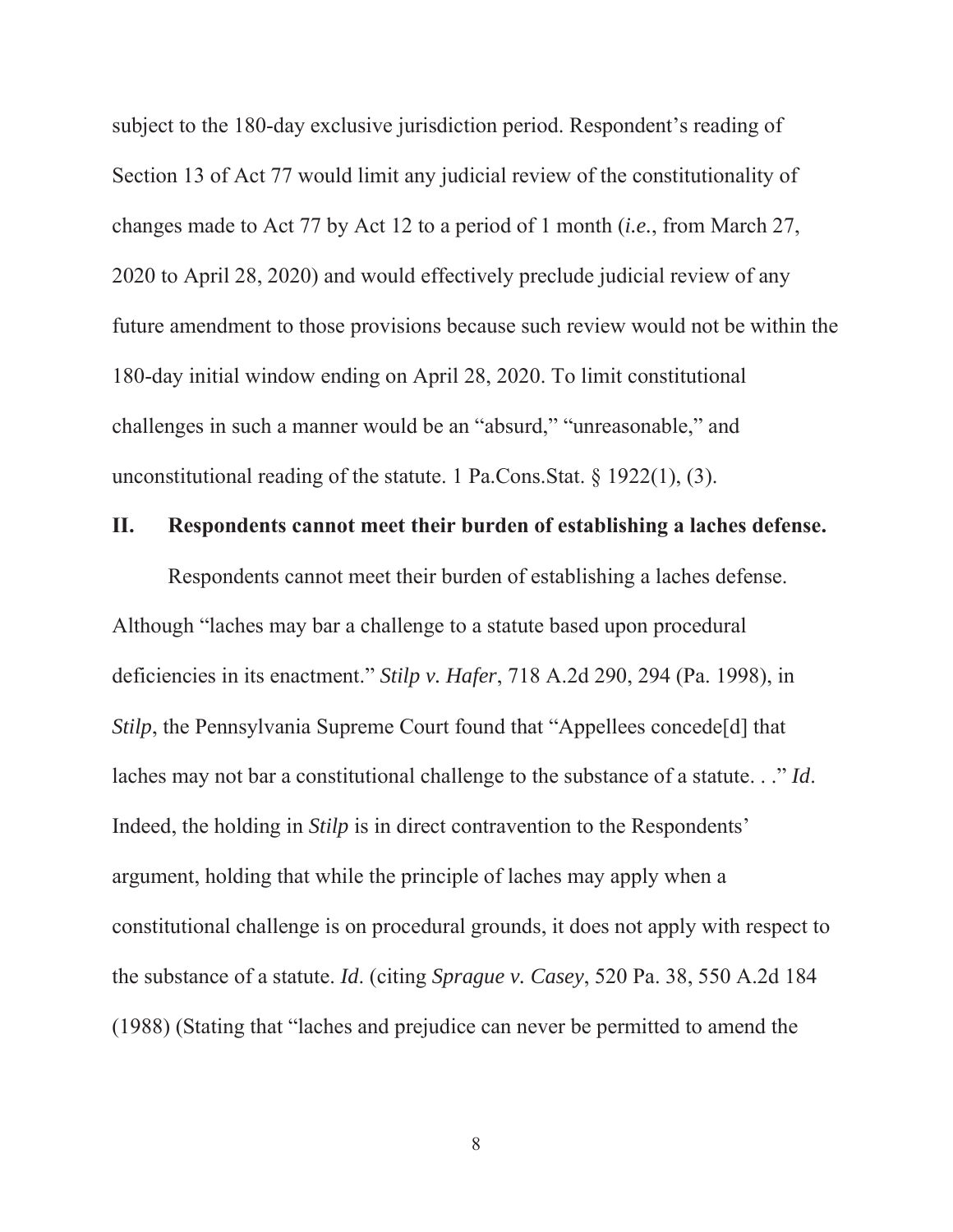Constitution.")); *see also Wilson v. School Distr. of Philadelphia*, 195 A. 90 (Pa. 1937).

Petitioner's constitutional claim is purely substantive, and therefore cannot be defeated by laches. Unlike *Stilp* where the plaintiffs argued that a bill was not referred to the appropriate committee, and not considered for the requisite number of days, *Stilp*, 718 A.2d at fn. 1, here Petitioner argues that the substance of Act 77 directly contravenes the Pennsylvania Constitution. *See* Petition ¶¶ 11-40. Petitioner makes no challenge to the procedural mechanisms through which Act 77 was passed –  $e.g.,$  bicameralism and presentment – but rather, what is substantively contained within the legislative vehicle that became Act 77. The General Assembly attempted to unconstitutionally expanded absentee voting through Act 77, despite limitations to such expansion. Act 77 itself is not a constitutional amendment, which would be the type of procedural laches challenge raised by the Respondents (and would fail in any case). Such a patent and substantive violation of the Constitution cannot be barred by the mere passage of time – "To so hold would establish a dangerous precedent, the evil effect of which might reach far beyond present expectations." *Wilson*, 195 A. at 99. Violating the constitutional limits on absentee voting is not a mere procedural issue, but rather one of substance.

Even assuming that laches can apply to retrospective relief of a substantive constitutional challenge, which the Pennsylvania Supreme Court appears to have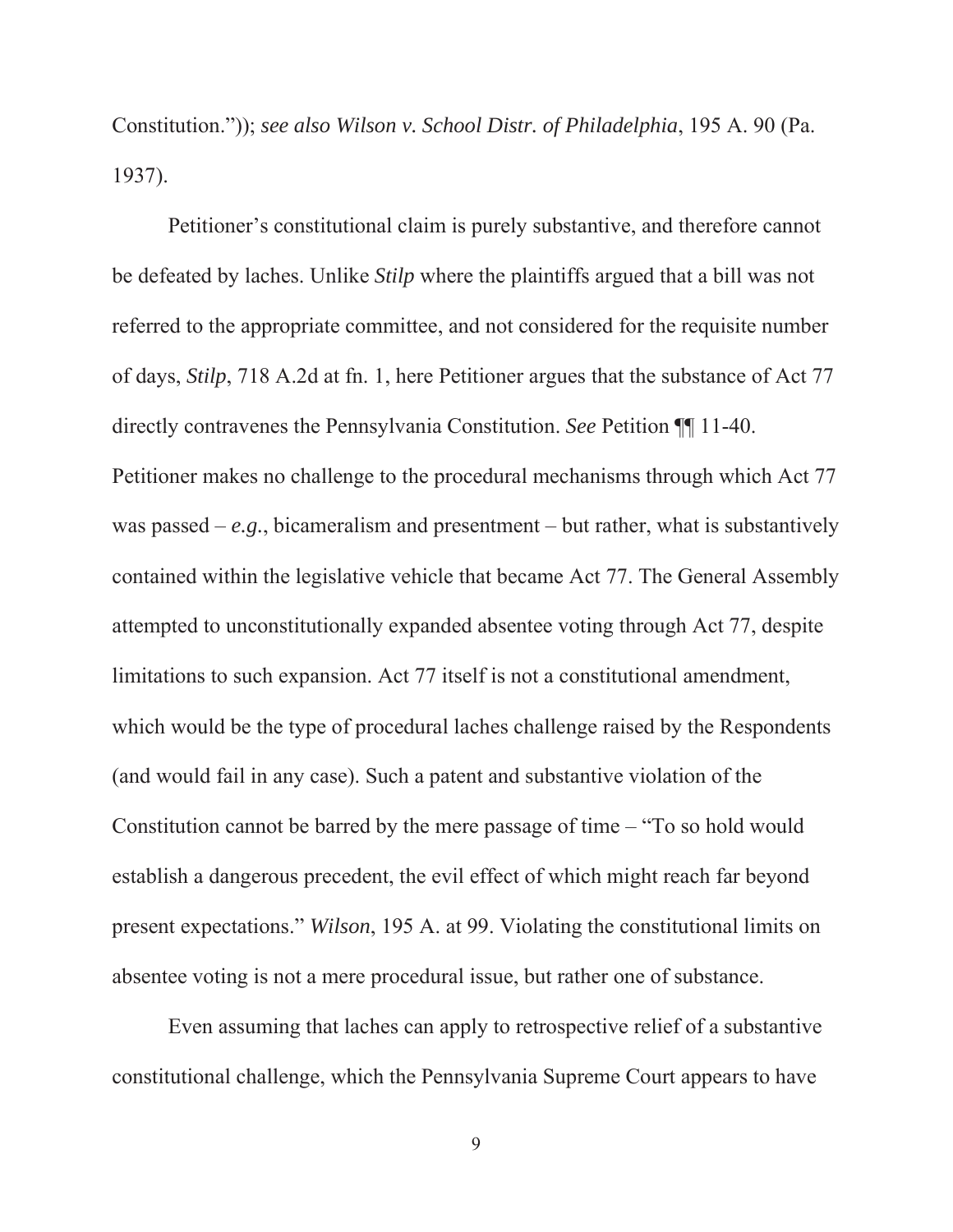accepted in *Kelly v. Commonwealth*, 240 A.3d 1255 (Pa. 2020) (*per curiam*), laches can only bar relief where "the complaining party is guilty of want of due diligence in failing to promptly institute the action to the prejudice of another." *Sprague v. Casey*, 550 A.2d 184, 187 (Pa. 1988). The two elements of laches are "(1) a delay arising from Appellants' failure to exercise due diligence and (2) prejudice to the Appellees resulting from the delay." *Stilp v. Hafer*, 718 A.2d 290, 293 (Pa. 1998) (citing *Sprague*, 550 A.2d at 187-88).

*Sprague* is on point. In *Sprague*, the petitioner, an attorney, brought suit challenging the placement of two judges on a ballot. *Id*. Respondents raised an objection based on laches because petitioner waited 6.5 months from constructive notice that the judges would be on the ballot to bring suit. In evaluating the facts that petitioner and respondents could have known through exercise of "due diligence," the court found that while petitioner was an attorney and was therefore charged with the knowledge of the constitution, the respondents (the Governor, Secretary, and other Commonwealth officials) were also lawyers and similarly failed to apply for timely relief. *Id*. at 188. The Pennsylvania Supreme Court, in denying the laches defense, reasoned that "[t]o find that petitioner was not duly diligent in pursuing his claim would require this Court to ignore the fact that respondents failed to ascertain the same facts and legal consequences and failed to diligently pursue any possible action." *Id*. Courts will generally "hold that there is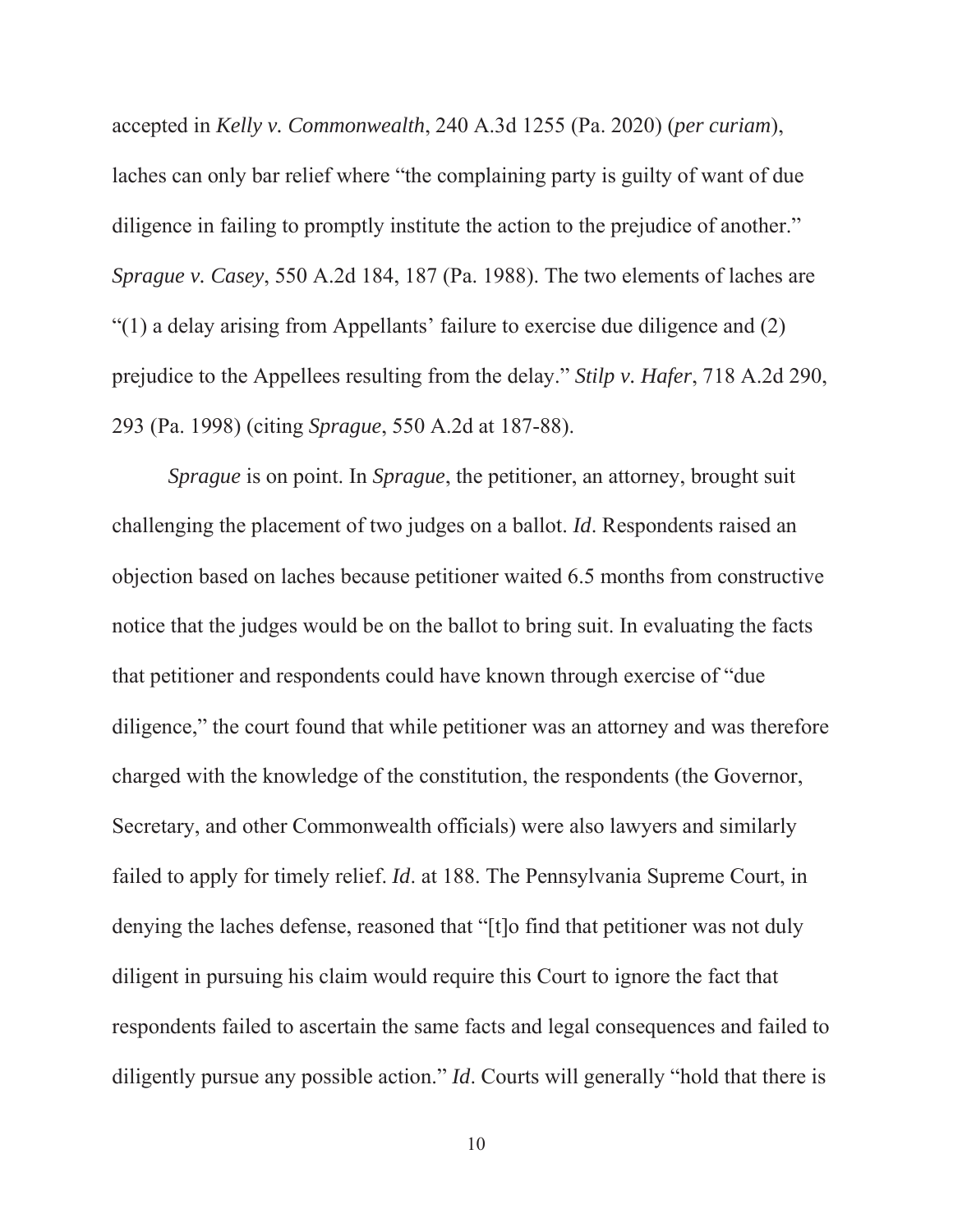a heavy burden on the [respondent] to show that there was a deliberate bypass of pre-election judicial relief." *Toney v. White*, 488 F.2d 310, 315 (5th Cir. 1973). The Respondents have not met that burden here. Instead, they pretend that the burden is on Petitioner to disprove laches.

In *In re Contested Election in Fifth Ward of Lancaster City*, 281 Pa. 131, 134-35, 126 A. 199 (1924) (herein-after *Lancaster City*) and *Chase v. Miller*, 41 Pa. 403, 418-19 (1862), laches did not bar the Pennsylvania Supreme Court from voiding all unlawful mail-in ballots voted at the elections at issue. The legislation at issue in *Chase* was enacted **23 years** prior to its decision, 41 Pa. at 407 ("Act of 2d July 1839, § 155") and in *Lancaster City* the legislation was enacted **one year and two months** prior to its decision, 281 Pa. at 133 (Act May 22, 1923 (P. L. 309; Pa. St. Supp. 1924, § 9775a1, et seq.)). In both cases, the constitutionality of the legislation at issue was successfully challenged after the election had occurred.

In 2018, the Pennsylvania Supreme Court heard a challenge to the state's congressional district plan brought 6 years and multiple elections after the 2011 congressional redistricting map legislation was enacted. *See League of Women Voters v. Commonwealth*, 645 Pa. 341, 179 A.3d 1080 (Pa. 2018). On November 23, 2020, well after the election had already taken place, the Pennsylvania Supreme Court also decided another Act 77 case regarding whether Act 77 required county boards of elections to disqualify absentee ballots (including no-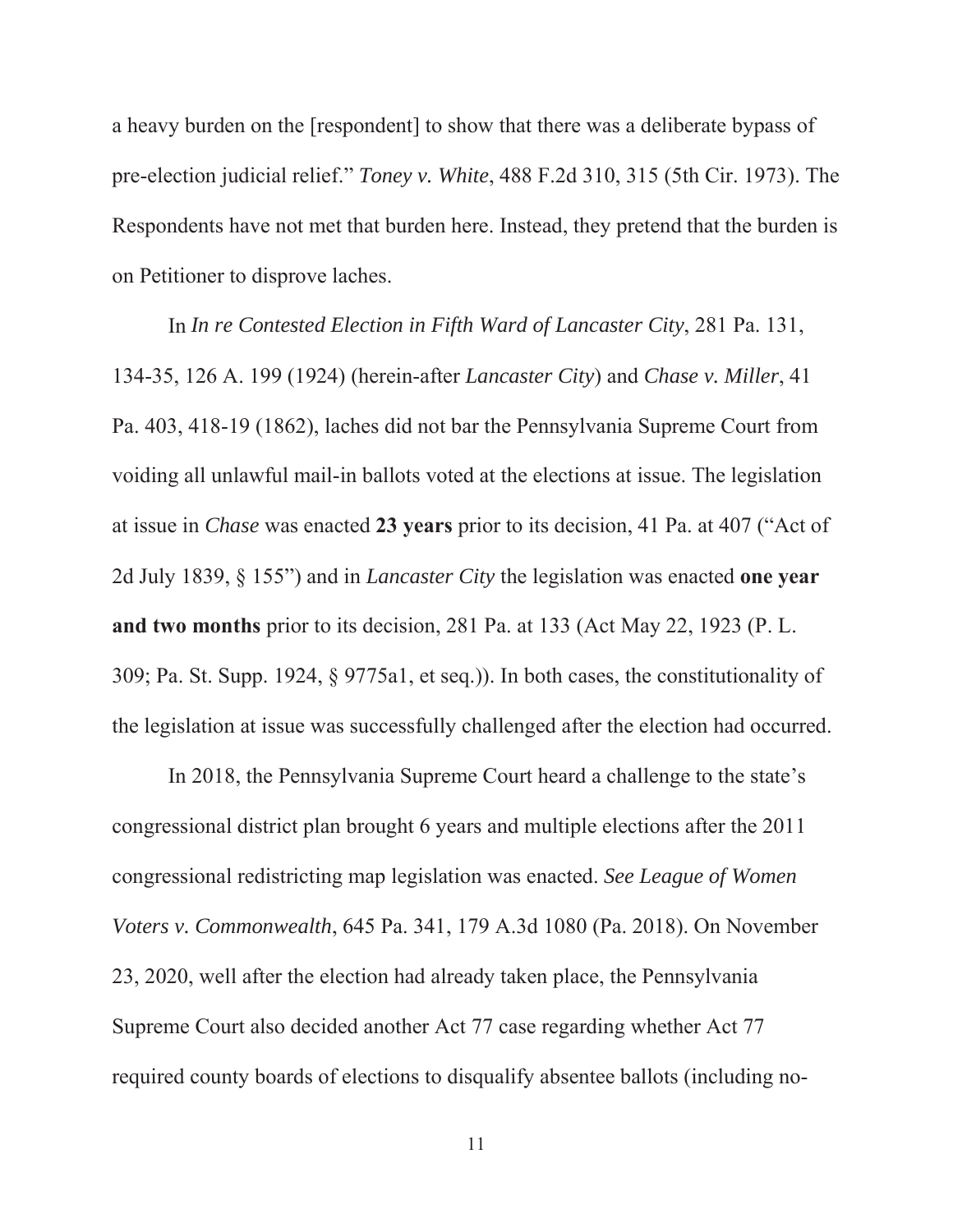excuse absentee ballots) based on the lack of a signature on the outer secrecy envelope. *See In re Canvass of Absentee and Mail-In Ballots*, 241 A.3d 1058 (Pa. 2020).

There is not the slightest evidence or reason to believe that Petitioner was guilty of want of due diligence in the instant action. Petitioner is only seeking prospective relief, as to future elections. Conversely, as in *Sprague*, Respondent Degraffenreid is an attorney, and should be charged with knowledge of the Constitution, and particular knowledge of the Election Code. In *Sprague*, the taxpayer's more than six-month delay in bringing an action challenging the election did not constitute laches thereby preventing the Commonwealth Court from hearing the constitutional claims. 550 A.2d at 188. Additionally, the Commonwealth appears to have had knowledge of the constitutional issues involved and began the process of amending the Constitution to allow no excuse mail-in ballots. Petition ¶¶ 38-40.

In short, the Respondents want this Court to charge Petitioner, who is not an attorney and had no specialized knowledge, with failure to institute an action more promptly, while Respondents possess extremely specialized knowledge, and failed to take any corrective actions. In light of Respondents' collective failures in enacting and enforcing Act 77, they should have acted; that they did not do so puts the weight of any prejudice squarely on their shoulders. Laches is a shield to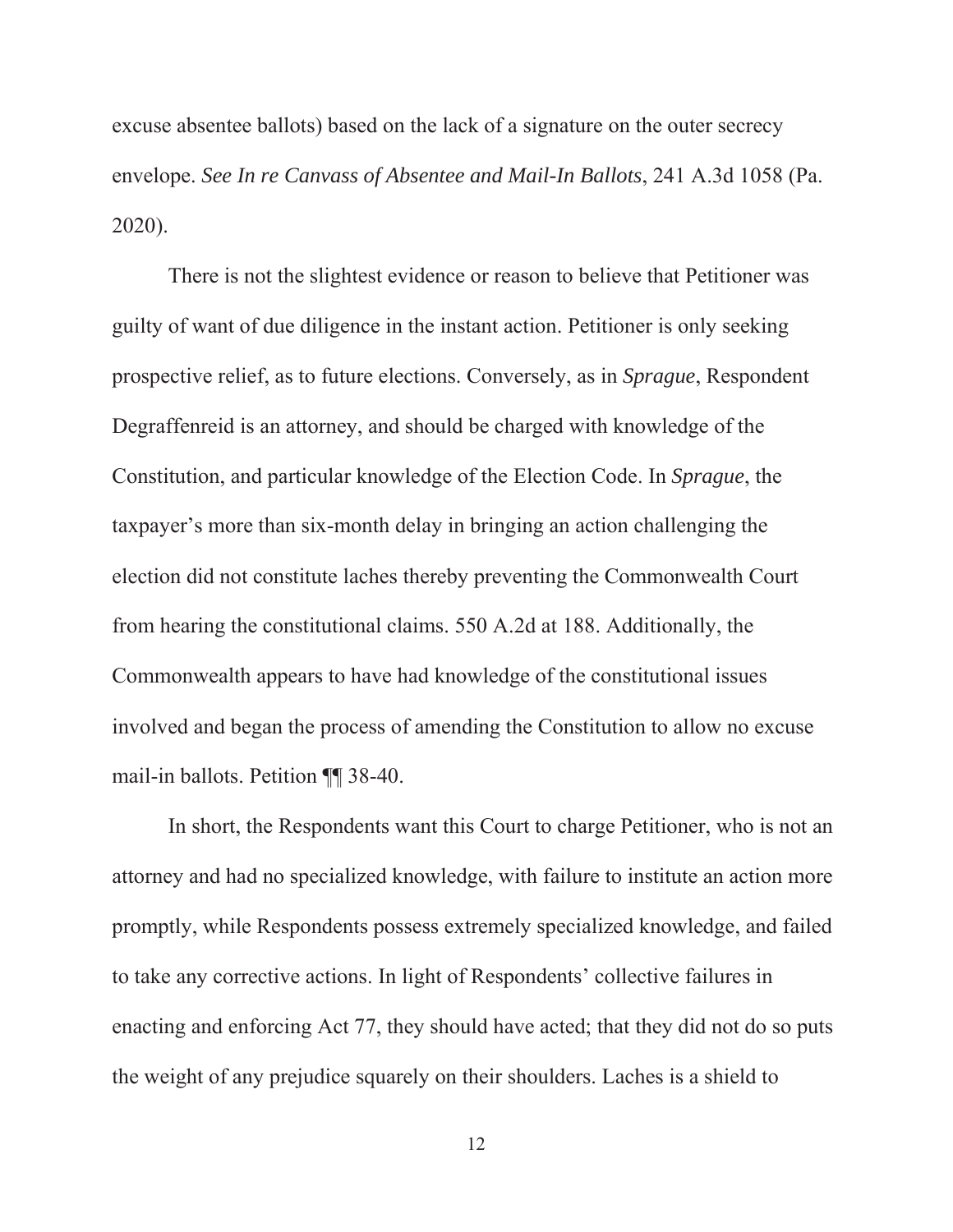protect respondents from gamesmanship, it is not a sword to use against harmed individuals to insulate Respondents' unconstitutional actions.

The claims in this case are distinct from those in *Kelly v. Commonwealth*, 240 A.3d 1255 (Pa. 2020) (*per curiam*). In *Kelly*, the petitioners sought retrospective relief, "to invalidate the ballots of the millions of Pennsylvania voters who utilized the mail-in voting procedures established by Act 77." *Id*. at 1256. Here, Petitioner seeks only prospective relief. In *Kelly*, in support of applying laches to dismiss the claim, the Court noted and entirely relied upon prejudice in the form of "the disenfranchisement of millions of Pennsylvania voters," *id*., but no such prejudice would ensue from granting the relief the Petitioner seeks here. Although the petitioners in *Kelly* also sought prospective relief, the brief Pennsylvania Supreme Court *per curiam* opinion made no mention of it and focused exclusively on retrospective relief when dismissing the case on the grounds of laches. *Id*. Moreover, the Pennsylvania Supreme Court has made it clear that *per curiam* orders have no *stare decisis* effect. *Commonwealth v. Dickson*, 918 A.2d 95, 108 n. 14 (Pa. 2007). Respondents acknowledge this at fn. 10 of their Memorandum in Opposition to Petitioner's Application for Summary Relief ("Respondents' Memo"). Nevertheless, they attempt to treat *Kelly* as if it were binding precedent yet point to no prior case where a *per curiam* opinion was relied upon in such a manner.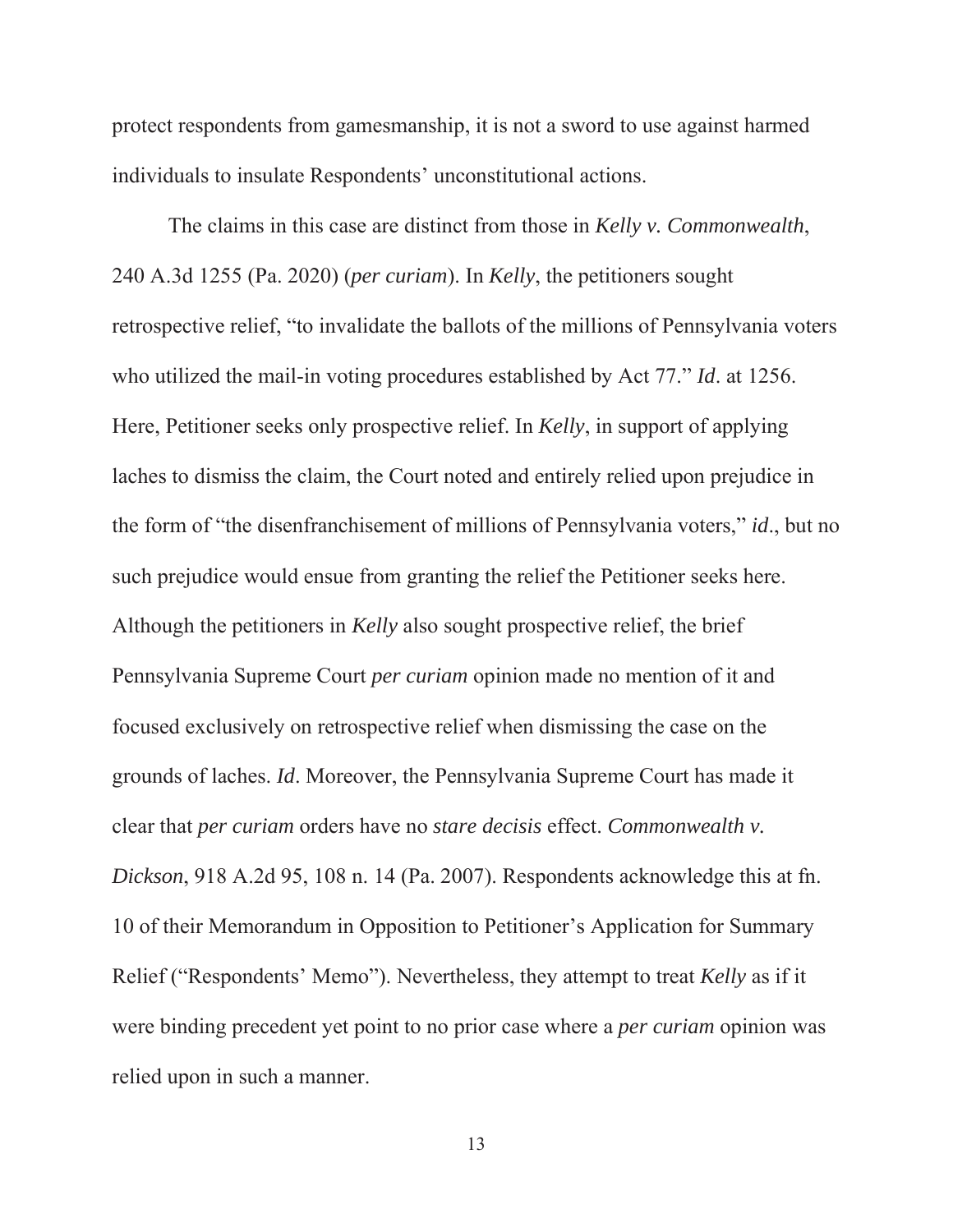Respondents similarly point to no precedent for using expenses incurred in implementing an unconstitutional law as support for a laches defense in an action challenging the law's constitutionality. Allowing such a basis for a laches defense would insulate virtually any unconstitutional law from challenge, as governments frequently incur costs in implementing laws. Here the government knew the law was unconstitutional, it should not be permitted to hide behind spending taxpayer money in unreasonable reliance on an unconstitutional law as a means of preventing constitutional challenge.

### **III. Petitioner has standing to challenge the constitutionality of Act 77.**

Petitioner has standing to challenge the constitutionality of Act 77. In general, to have standing, a party must have an interest in the controversy that is distinguishable from the interest shared by other citizens that is substantial, direct and immediate. *Sprague v. Casey*, 550 A.2d 184, 187 (Pa. 1988). In this case, Petitioner has substantial, direct and immediate interests in whether Respondents are permitted to continue to allow mail-in ballots that do not meet the Pennsylvania Constitutional requirements and those interests are distinguishable from the interests shared by other citizens.

Moreover, although to have standing a party must ordinarily have an interest in the controversy that is distinguishable from the interest shared by other citizens that is substantial, direct and immediate, there are certain cases that warrant the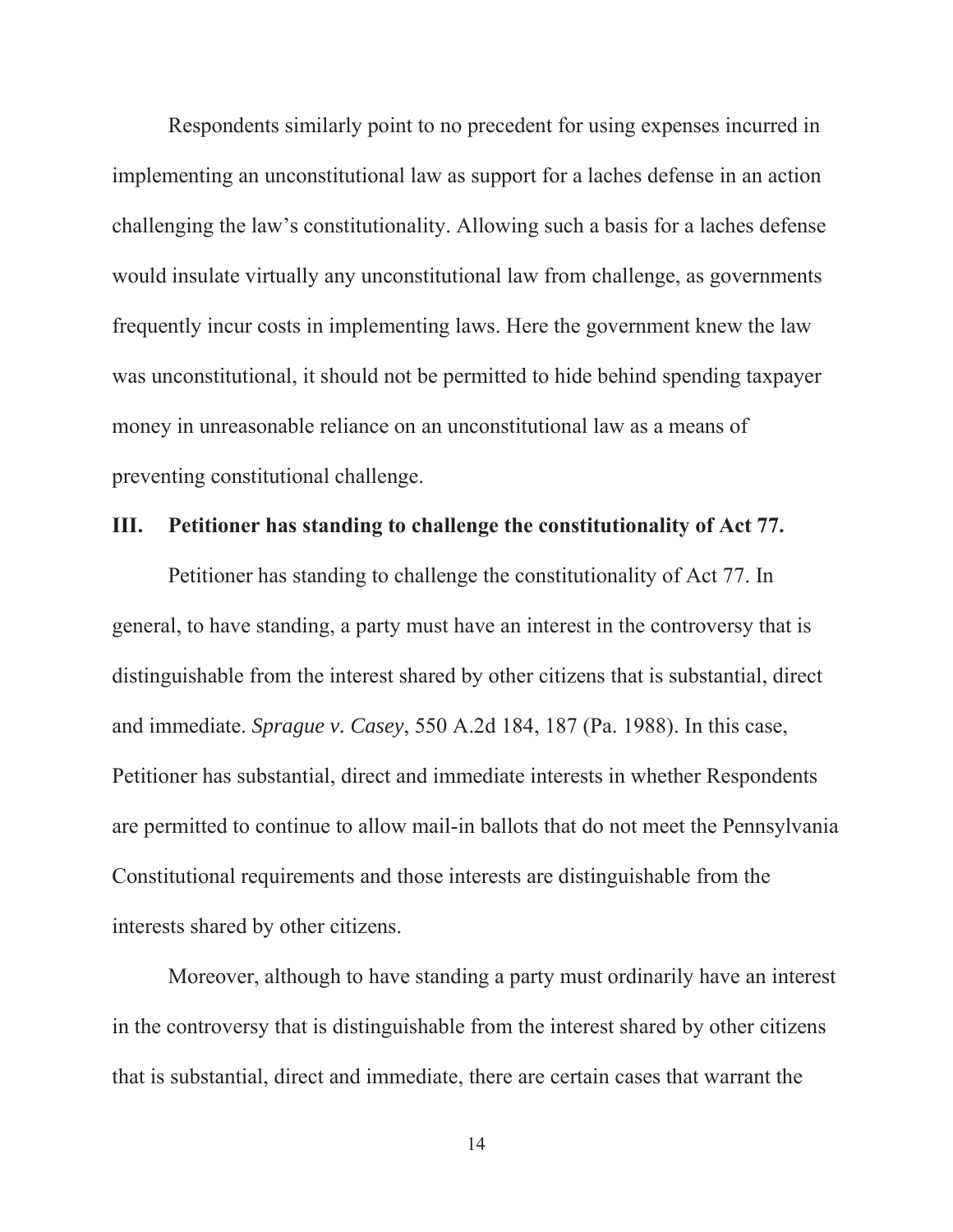grant of standing even where the interest at issue "arguably is not substantial,

direct and immediate." *Sprague v. Casey*, 550 A.2d 184, 187 (Pa. 1988) (citing,

*inter alia*, *Application of Biester*, 409 A.2d 848, 852 (Pa. 1979)). "[A]lthough

many reasons have been advanced for granting standing to taxpayers, the

fundamental reason for granting standing is simply that otherwise a large body of

governmental activity would be unchallenged in the courts." *Biester*, 409 A.2d at

852 (citation omitted).

The *Biester* Court elaborated on the benefit of granting standing under such circumstances, holding that:

The ultimate basis for granting standing to taxpayers must be sought outside the normal language of the courts. Taxpayers' litigation seems designed to enable a large body of the citizenry to challenge governmental action which would otherwise go unchallenged in the courts because of the standing requirement.... Such litigation allows the courts, within the framework of traditional notions of 'standing,' to add to the controls over public officials inherent in the elective process the judicial scrutiny of the statutory and constitutional validity of their acts.

*Biester*, 487 Pa. at 443 n.5 (citation omitted); *see also Consumer Party of* 

*Pennsylvania v. Commonwealth*, 507 A.2d 323, 328 (Pa. 1986) (same). Other

factors to be considered include: that issues are likely to escape judicial review

when those directly and immediately affected are actually beneficially as opposed

to adversely affected; the appropriateness of judicial relief; the availability of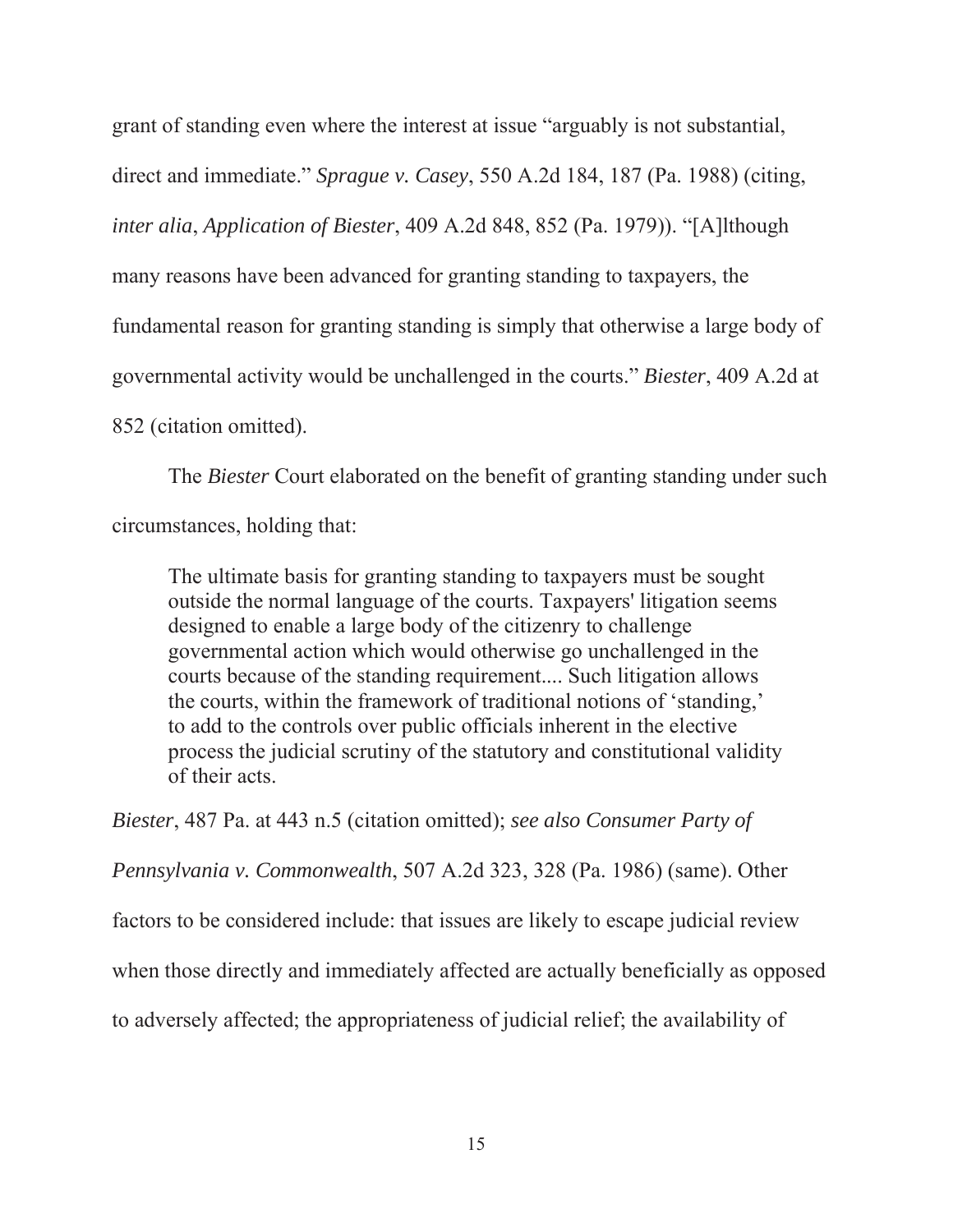redress through other channels; and the existence of other persons better situated to assert claims, for example. *Sprague*, 550 A.2d at 187 (citations omitted).

In *Sprague*, the petitioner challenged placing one seat on the Supreme Court and one on the Superior Court on the general election ballot. *Id*. at 186. An election to fill Supreme Court and Superior Court offices may not be placed on the ballot during a general election because the Pennsylvania Constitution mandated that all judicial officers were to be elected at the municipal election next proceeding the commencement of their respective terms. *Id*. at 186. Under those circumstances, the Court specifically held that if standing were not granted, "the election would otherwise go unchallenged," that "[j]udicial relief is appropriate because the determination of the constitutionality of the election is a function of the courts," and that "redress through other channels is unavailable." *Id*. (citing *Zemprelli v. Daniels*, 496 Pa. 247, 436 A.2d 1165 (1981); and *Hertz Drivurself Stations, Inc. v. Siggins*, 359 Pa. 25, 58 A.2d 464 (1948)).

Here, as in *Sprague*, if standing were not granted, Act 77 would otherwise go unchallenged; redress through other channels is unavailable because those directly and immediately affected are actually beneficially as opposed to adversely affected; and the only persons better situated to assert the claims at issue are possibly the Respondents, who did not choose to institute legal action. Determination of the constitutionality of election laws remains a function of the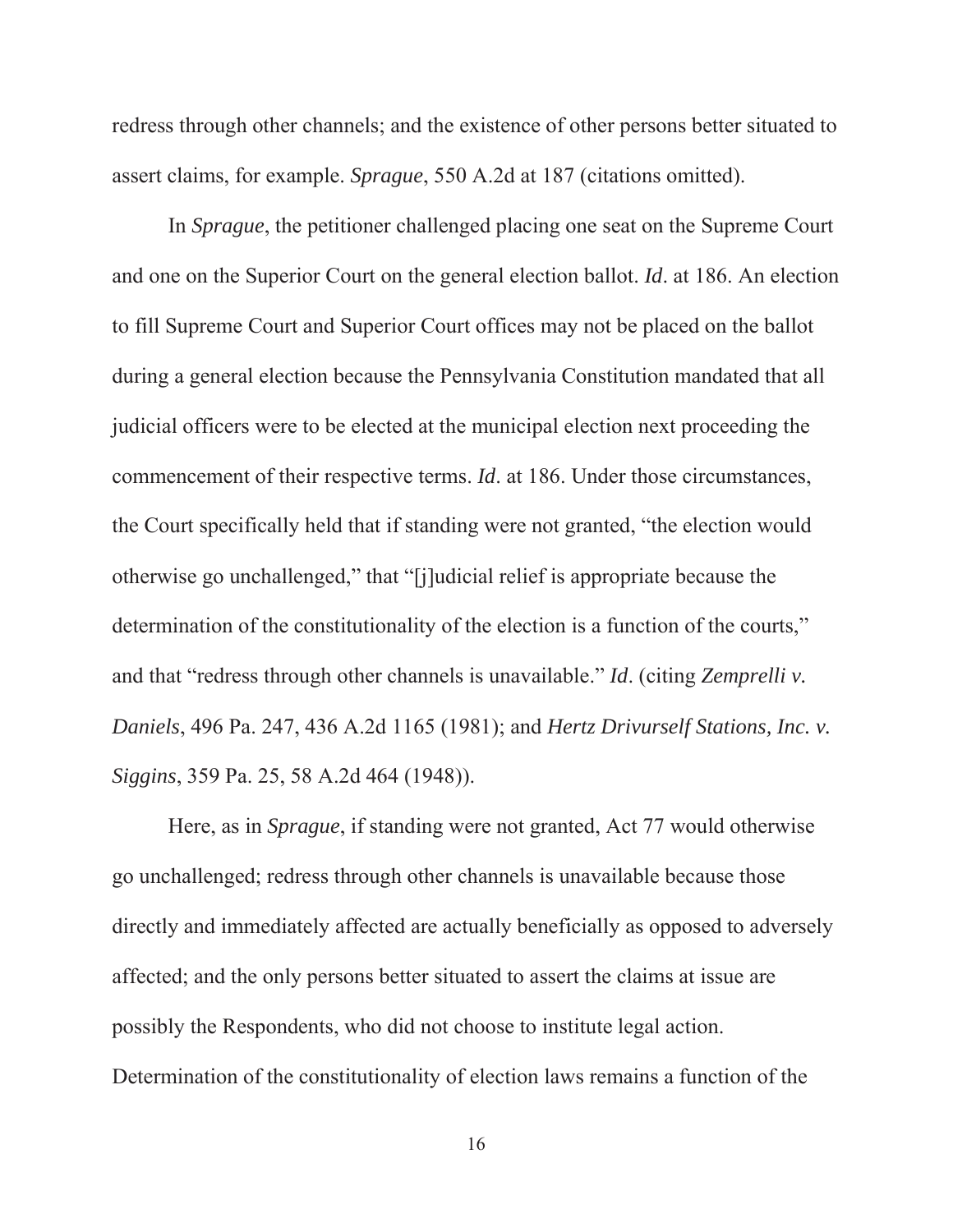courts and granting standing would add judicial scrutiny of the statutory and constitutional validity of the acts of public officials involved in the elective process. Accordingly, this Court should determine that the Petitioner has standing to maintain this action.

### **IV. Article VII, §§ 1 and 4 of the Pennsylvania Constitution have not materially changed since the Pennsylvania Supreme Court struck down legislation unconstitutionally expanding mail-in voting in** *Lancaster City***.**

Article VII, §§ 1 and 4 of the Pennsylvania Constitution (previously numbered as Article VIII, §§ 1 and 4) remain materially the same today as they were when the Pennsylvania Supreme Court in *Lancaster City* struck down "Act May 22, 1923" (P. L. 309; Pa. St. Supp. 1924, § 9775a1, *et seq*.) and invalidated the illegal mail-in ballots cast thereunder. The current language of Article VII, § 4 remains identical to the language the Pennsylvania Supreme Court interpreted in *Lancaster City*. Article VII, §1 has been altered in three ways since the 1924 case: (1) the voting age requirement was changed to 18, from 21; (2) the state residency requirement was lowered from 1 year, to 90 days; and (3) Clause 3 of Article VII, § 7 was amended to allow a Pennsylvania resident who moves to another County within 60 days of an election to vote in their previous county of residence. These changes to Article VII, § 1 are not relevant to the Court's reasoning in *Lancaster*  City. Pennsylvania Constitution's remains, for all relevant purposes, unchanged since 1924 with regard to the qualifications and requirements for voting in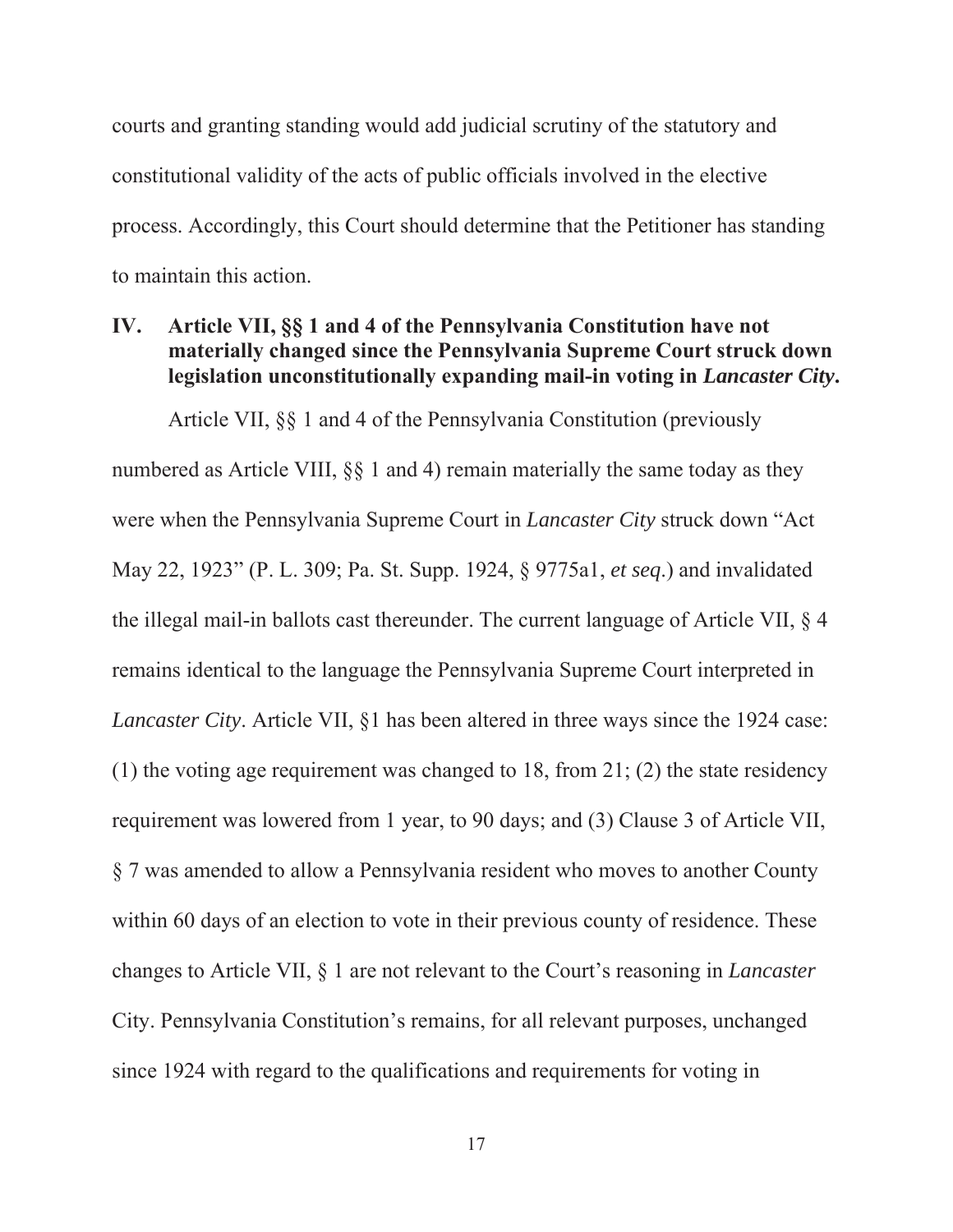elections. Respondents' actions in passing Act 77 without first amending the Constitution directly contravene binding precedent and it is respectfully submitted that this Court should invalidate the Act.

In 1949, the Pennsylvania Constitution was amended to also allow bedridden or hospitalized war veterans the ability to vote absentee. Pa. Const. Art. VIII, § 18 (1949). In 1957, the legislature began the process of amending the constitution to allow civilian absentee voting in instances where unavoidable absence or physical disability prevented them from voting in person. *See Absentee Ballots Case*, 423 Pa. 504, 508, 224 A.2d 197, 199-200 (1966). Because of the restrictions and safeguards under Article XI, the 1957 amendment to the constitution did not go into effect until 1960. *Id.* The constitutional amendment effectively expanded eligibility for absentee voting to include only two categories of qualified electors: (1) those who on election day would be absent from their municipality of residence because of their duties, occupation, or business; and (2) those who are unable to attend their proper polling place because of illness or physical disability. Pa. Const. Art. VII, § 19 (1957).

Issues arose immediately with the canvassing and computation of ballots under the newly expanded absentee voting system, and any challenges to absentee ballots that were rejected by the board of elections resulted in the challenged ballots being placed with ballots that were not challenged to be counted, making it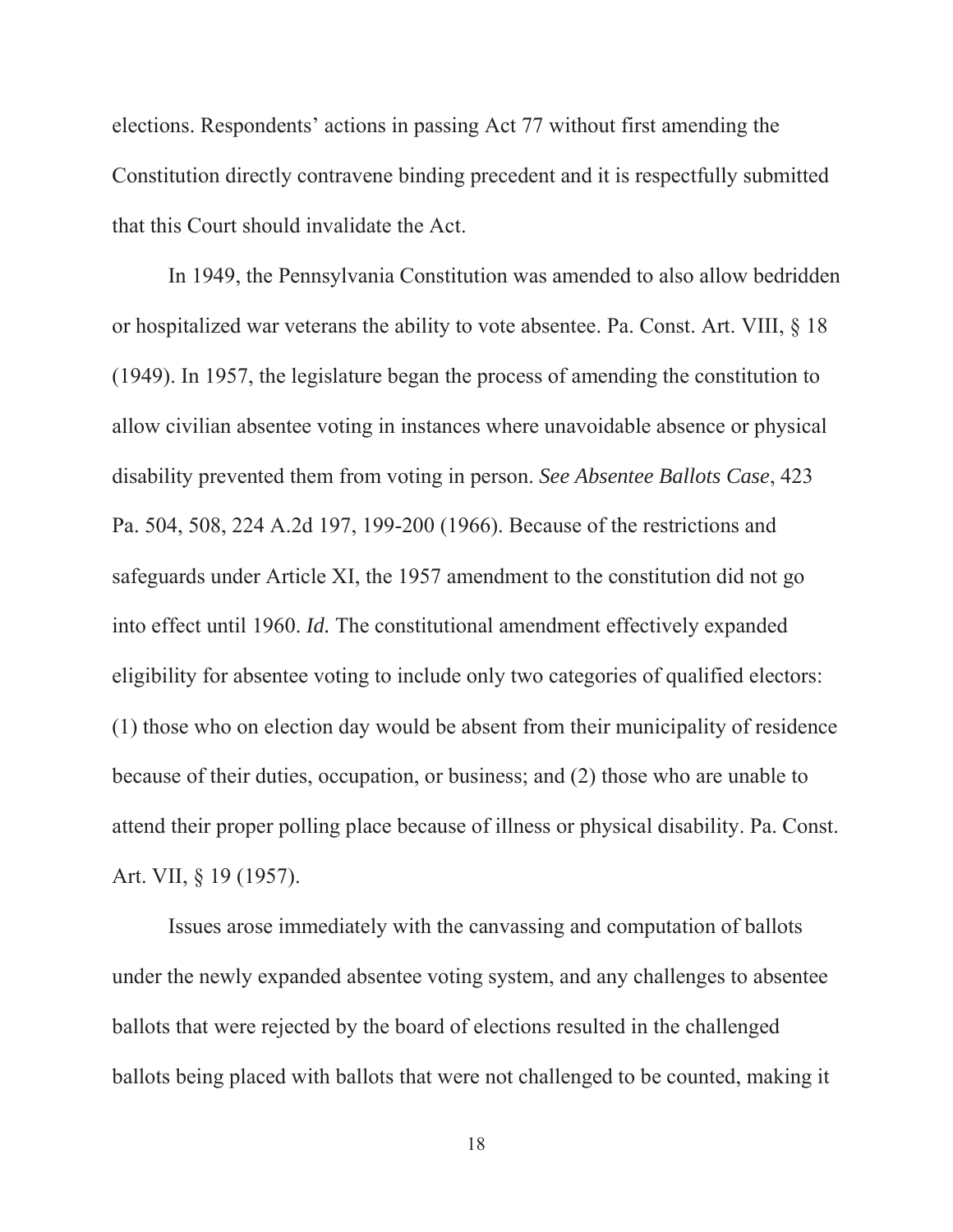impossible to correct if it was later determined that the decision to reject the challenge was incorrect. *See Absentee Ballots Case*, 423 Pa. 504, 509, 224 A.2d 197, 200 (Pa. 1966). In response, "the legislature added further amendments by the Act of August 13, 1963, P.L. 707, 25 Pa.Stat. § 3146.1 *et seq*. (Supp. 1965)" to require the board of elections to mark any ballot that was disputed as "challenged," hold a hearing on the objections, and the decision was opened up to review by the court of common pleas in the county involved. *Id.* Until all challenges were resolved, the board of elections was required to desist from canvassing and computing all challenged ballots to avoid the possible mixing of valid and invalid ballots. *Id.* In 1967 following the Constitutional Convention, the Pennsylvania Constitution was reorganized and Article VII, § 19 was renumbered to Article VII, § 14.

On November 5, 1985, the citizens of Pennsylvania approved another amendment to Article VII, § 14 of the Pennsylvania Constitution, which added religious observances to the list of permissible reasons for requesting an absentee ballot (the "1985 Amendment"). The 1985 Amendment began as HB 846, PN 1963, which would have amended the Pennsylvania Election Code to provide absentee ballots for religious holidays and for the delivery and mailing of ballots. *See* Pa. H. Leg. J. No. 88, 167th General Assembly, Session of 1983, at 1711 (Oct. 26, 1983) (considering HB 846, PN 1963, entitled "An Act amending the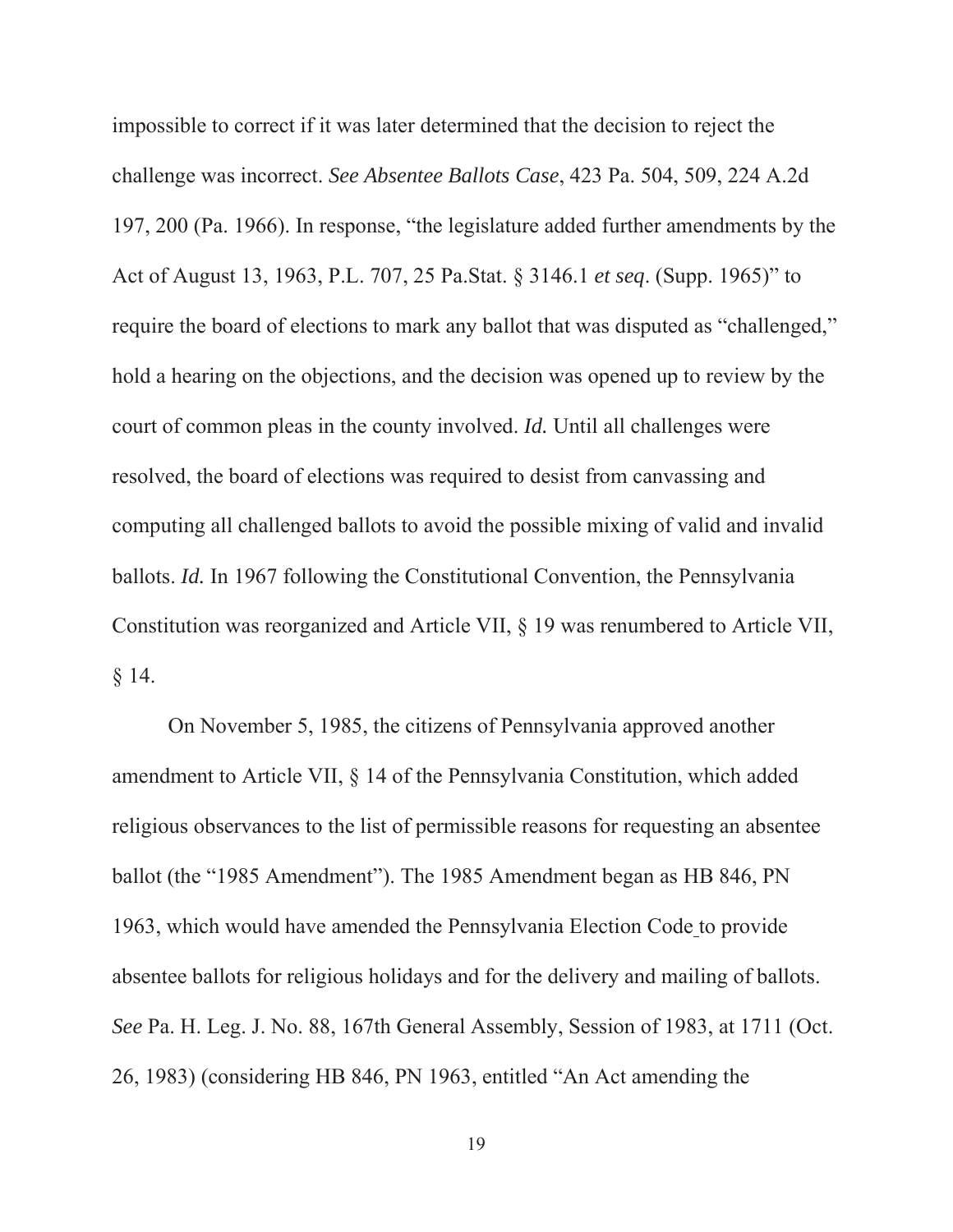'Pennsylvania Election Code,' …further providing for absentee ballots for religious holidays and for the delivery and mailing of ballots."). However, the legislative history recognized that because the Pennsylvania Constitution specifically delineates who may receive an absentee ballot, a constitutional amendment was necessary to implement these changes. HB 846, PN 1963 was thus changed from a statute to a proposed amendment to the Pennsylvania Constitution. *Id.* (statement of Mr. Itkin) ("[T]his amendment is offered to alleviate a possible problem with respect to the legislation. The bill would originally amend the Election Code to [expand absentee balloting] …. Because it appears that the Constitution talks about who may receive an absentee ballot, we felt it might be better in changing the bill from a statute to a proposed amendment to the Pennsylvania Constitution.").

On November 4, 1997, the citizens of Pennsylvania approved another amendment to Article VII, § 14 of the Pennsylvania Constitution, which expanded the ability to vote by absentee ballot to qualified voters who were outside of their *municipality of residence* on election day, where previously absentee voting had been limited to those outside of their *county of residence* (the "1997 Amendment"). *See* Pa. H. Leg. J. No. 31, 180th General Assembly, Session of 1996 (May 13, 1996) The legislative history of the 1997 Amendments recognized the long-known concept that there existed only two forms of voting: (1) in-person, and (2) absentee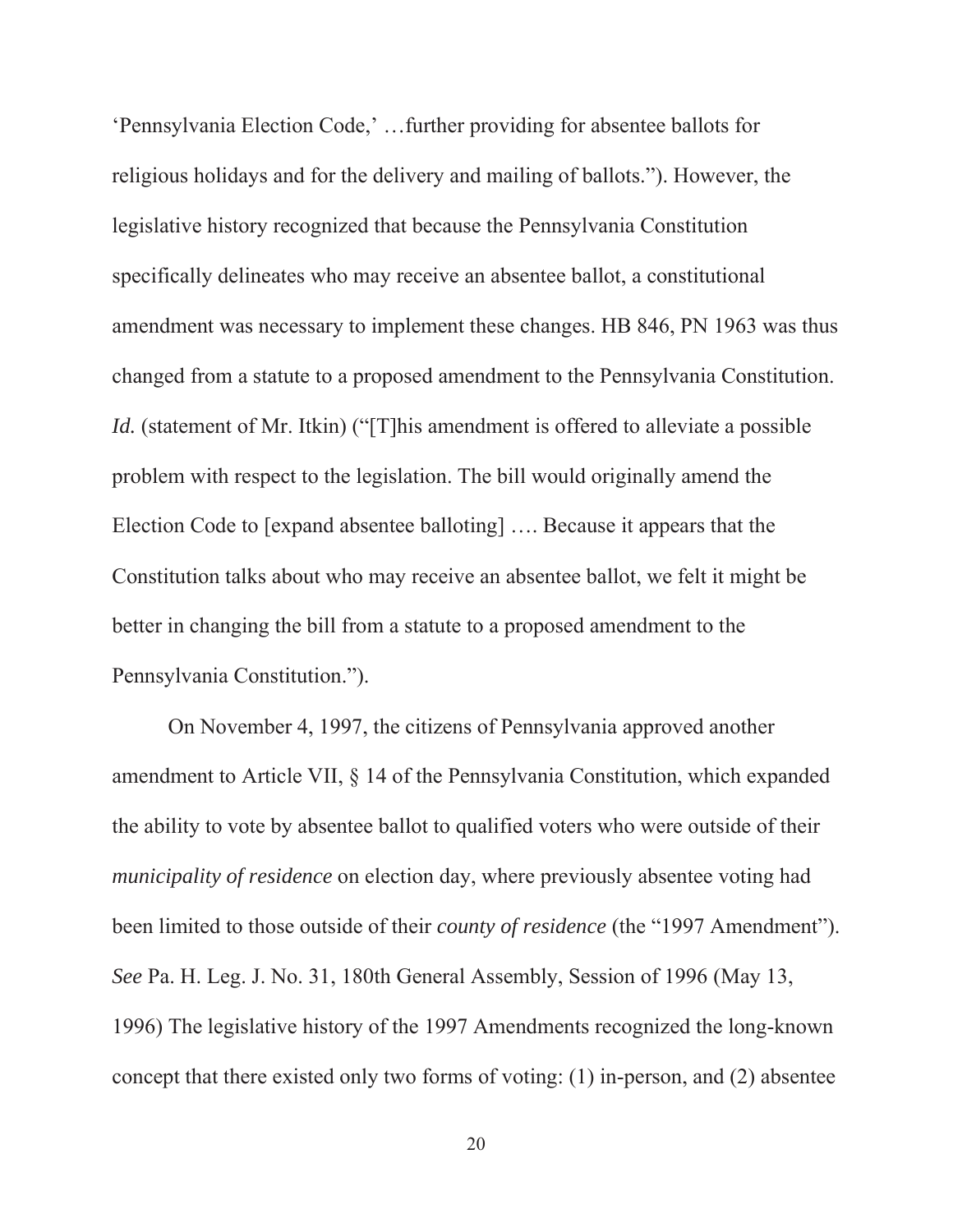voting and that the 1997 Amendment would not change the status quo; namely that "people who do not work outside the municipality [or county] or people who are ill and who it is a great difficulty for them to vote but it is not impossible for them to vote, so they do not fit in the current loophole for people who are too ill to vote but for them it is a great difficulty to vote, they cannot vote under [the 1997 Amendment]." *Id.* at 841 (statement of Mr. Cohen).

The Respondents' attempts to distinguish or undermine binding precedents are unavailing. The Respondents refer to the Pennsylvania Supreme Court's precedents interpreting provisions of the Pennsylvania Constitution, which remain unchanged since those cases were decided, as "Irreconcilable With Modern Principles of Constitutional Interpretation." *See* Respondents' Memo, pp. 49. The Respondents' arguments stand in the face of the foundational principles of *stare decisis*. The holdings in *Chase* and *Lancaster City* interpret the language "offer to vote" to require in person voting. Because the language "offer to vote" conspicuously remains in the Pennsylvania Constitution, the Respondents are resigned to arguing that the very meaning of that language should change.

The Respondents completely ignore the doctrine of *stare decisis*, which is well settled, especially in the context of election law. The Pennsylvania Supreme Court has held that "for purposes of stability and predictability that are essential to the rule of law ... the forceful inclination of courts should favor adherence to the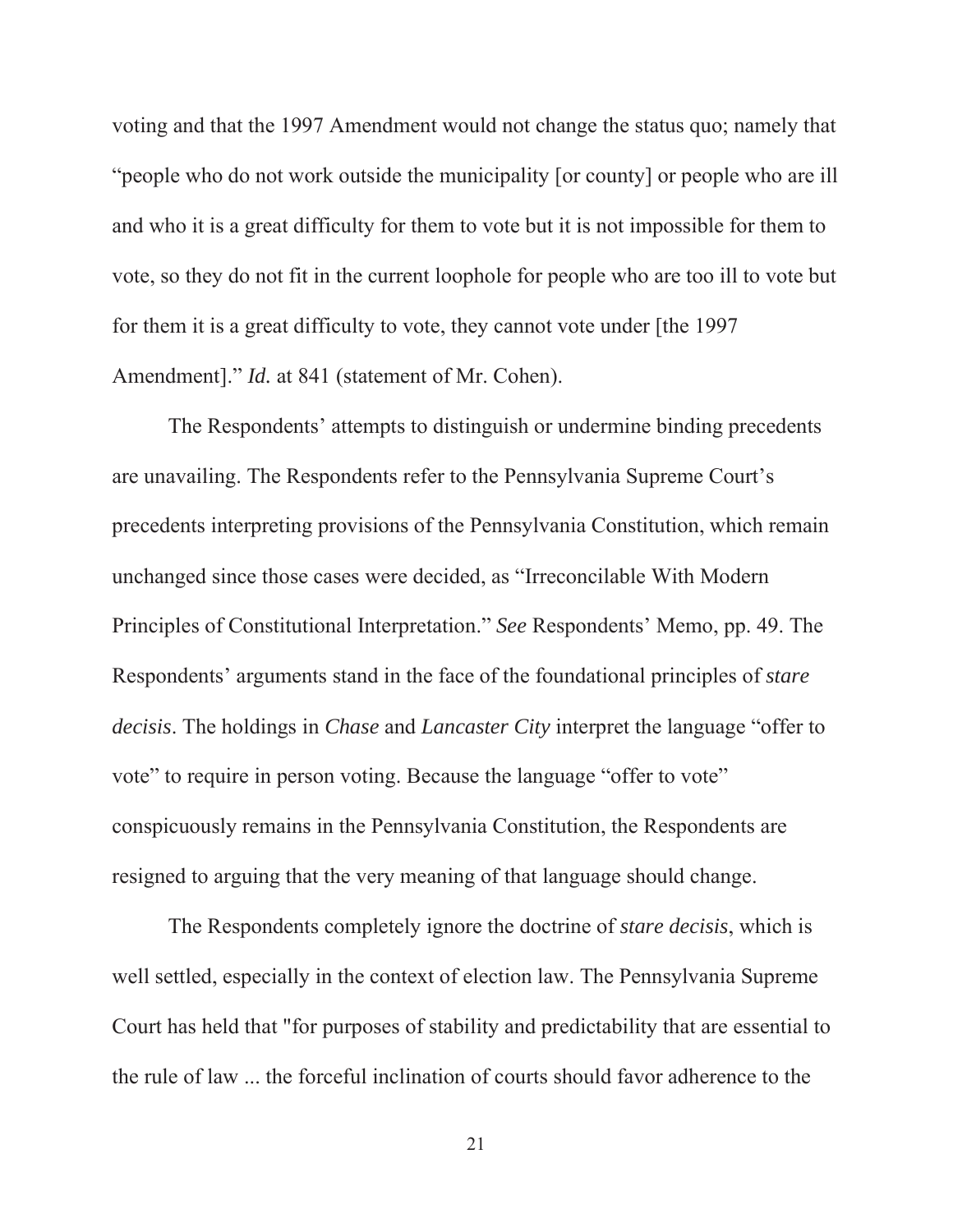general rule of abiding by that which has been settled." *Shambach v. Bickhart*, 845 A. 2d 793, 807 (Pa. 2004) (J. Saylor concurring). Certainty and stability in the law is crucial, and unless blindly following stare decisis perpetuates error, precedent must be followed. *See Stilp v. Com*., 905 A. 2d 918, 967 (Pa. 2006). Holdings, "once made and followed, should never be altered upon the changed views of new personnel of the court." *In re Burtt's Estate*, 44 A.2d 670, 677 (Pa. 1945) (cited by *In re Paulmier*, 937 A. 2d 364 (Pa. 2007)). "Stare decisis simply declares that, for the sake of certainty, a conclusion reached in one case should be applied to those which follow, if the facts are substantially the same, even though the parties may be different." *Heisler v. Thomas Colliery Co.*, 118 A. 394, 395 (Pa. 1922).

The material facts of this case are identical -- the wording "offer to vote" remains identical in today's Pennsylvania Constitution to the Pennsylvania Constitution back in the times of *Chase* and *Lancaster City*. For the sake of consistency of law, the meaning must remain the same. This Court should consistently find that the term requires voting to be in person. Article VII, § 14 provides that contravening language, and does so specifically because of the limitation set by § 1. The Respondents cite no special justification that would justify injecting instability into settled law, much less allow this Court to ignore binding precedent. Departure from the stringent principles of *stare decisis* requires special justification, and the Respondents have not identified any. *See Arizona v.*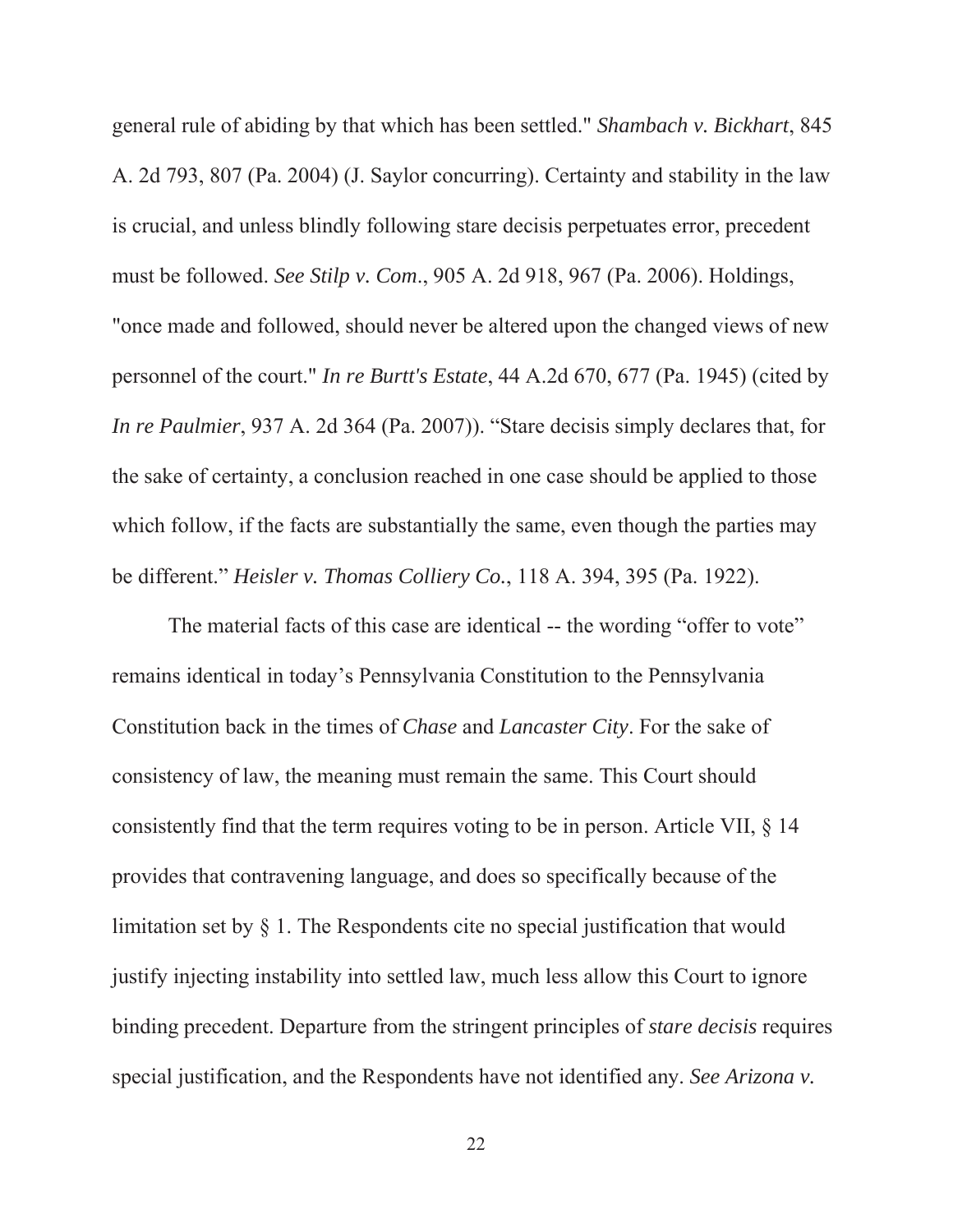*Rumsey*, 467 U. S. 203, 212 (1984) ("Any departure from the doctrine of *stare decisis* demands special justification …").

Indeed, *Chase* and *Lancaster City* have been consistently upheld without any indication of perpetuating legal error. *Stare decisis*, as a principle, was established to provide predictability and stability through time. The Respondents provide "little basis here for invoking the rare exception to *stare decisis* to disturb a longsettled matter." *See Shambach*, 845 A. 2d at 807.

Moreover, consistent amendments to Article VII demonstrate a necessity to provide specific constitutional authority for each expansion of methods of voting beyond *in propria persona* voting, because of the strict requirement for in person voting. The Respondents' interpretation of the relevant constitutional provisions, if correct, would have obviated the need for many such prior Pennsylvania Constitutional amendments. Indeed, absent such restriction, amendments allowing for Military voting and absentee voting under Article VII, § 14 would be redundant.

Yet, Respondents point to the Court's propensity to allow some latitude in the prescriptive language in some of these amendments as evidence that the language is entirely permissive. For example, the Respondents cite to the fact that spouses of military members were allowed to vote when the amendment only allowed for military members. *See* Respondent's Memo, p. 43. Put simply, the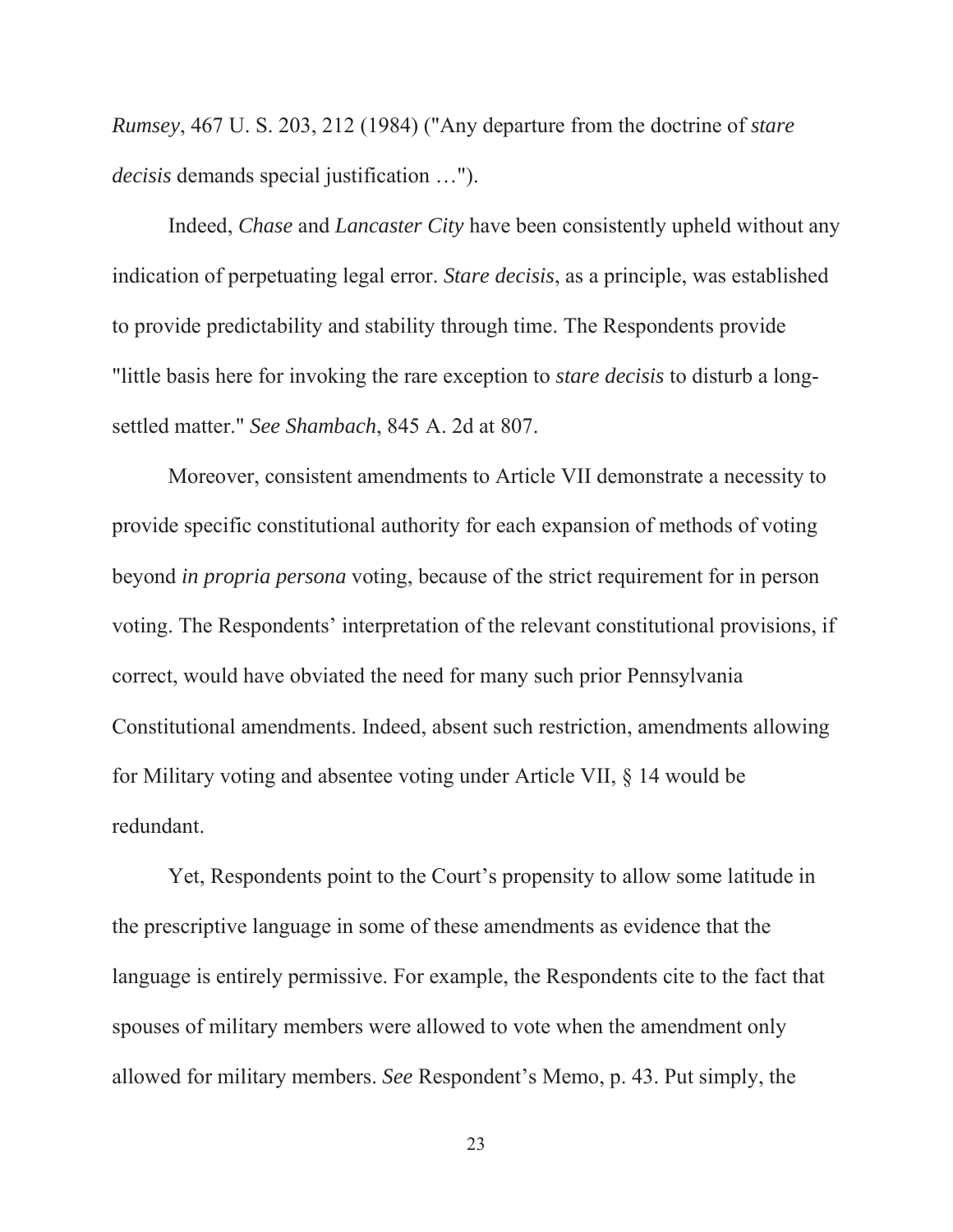Respondents argue that because some legislation does not adhere to the strictest interpretation of Article VII, § 14, the Pennsylvania General Assembly has free reign to interpret § 14 out of existence, as Act 77 does. This argument strains credulity; Act 77 classifies virtually everyone as an absentee voter, and is not a mere justifiable interpretation of some enumerated exception. The Respondents essentially urge this Court to interpret Article VII, § 14 of the Pennsylvania Constitution out of existence.

The Respondents cite no interpretive principle for their argument that the change of the word from "may" in distinct earlier absentee provisions to "shall" in Article VII, § 14 indicates that "Article VII, § 14 sets a floor for absentee voting; it does not establish a ceiling." Respondents' Memo, p. 42. Article VII, § 1 clearly states that the limitations are "subject, however, to such laws requiring and regulating the registration of electors as the General Assembly may enact," providing discretion to the General Assembly to enact laws as they see fit. No similar discretionary language is present in Article VII, § 14. An affirmative "shall" cannot give the legislature more discretion than "may."

Respondents devote not a single sentence to explaining why, if it was completely unnecessary, the Pennsylvania General Assembly began the process of amending the Pennsylvania Constitution Article VII, § 14 of the Pennsylvania Constitution to permit no-excuse absentee voting. *See* Senate Bill 411, 2019 (later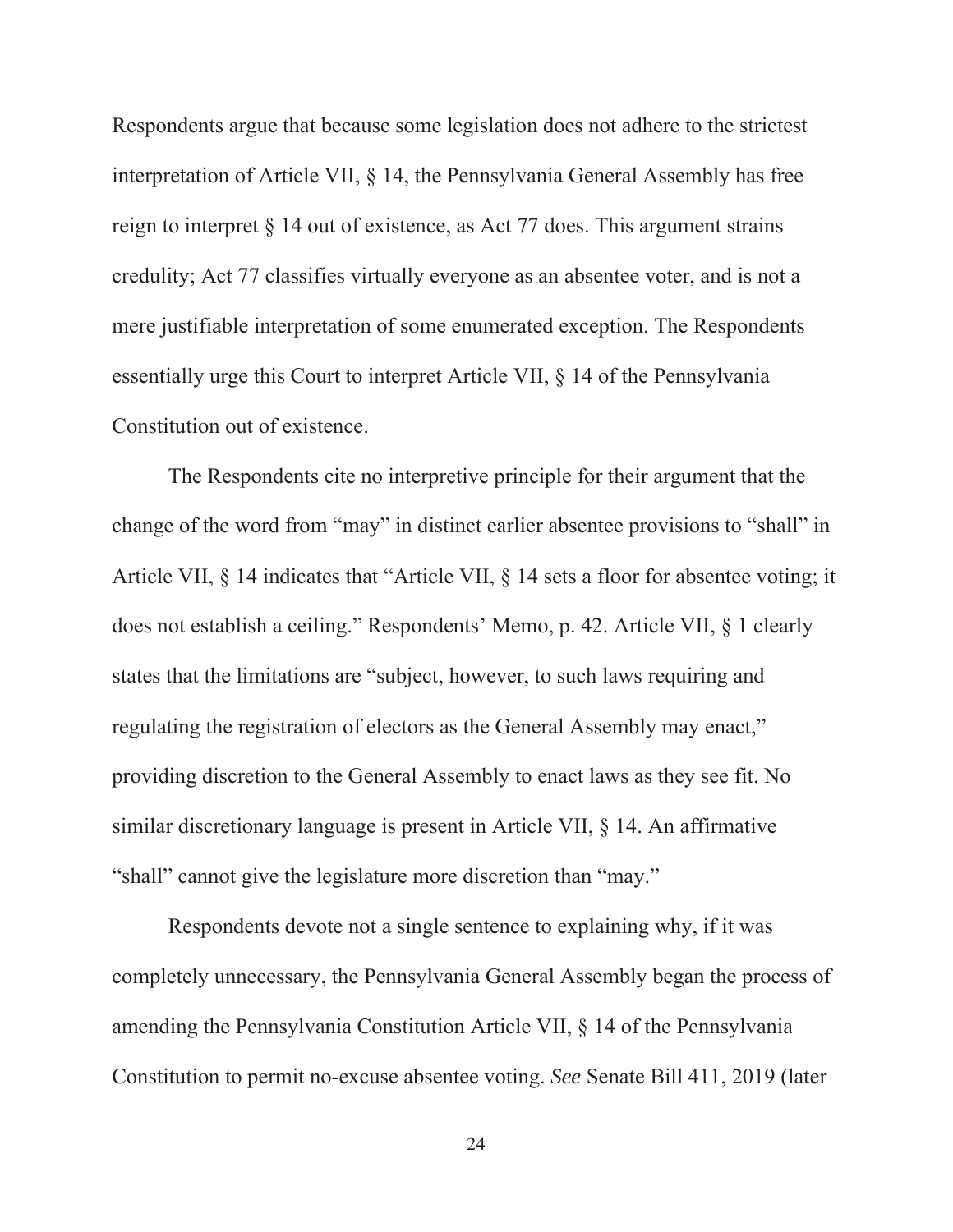incorporated into Senate Bill 413). The legislative history set forth in the Co-Sponsorship Memorandum of the proposed constitutional amendment (such memoranda accompany all proposed legislation) recognized that "Pennsylvania's current Constitution restricts voters wanting to vote by absentee ballot to [specific] situations…" The amendment proposes to "eliminate these limitations, empowering voters to request and submit absentee ballots for any reason – allowing them to vote early and by mail." Sen. Mike Folmer & Sen. Judith Schwank, Senate Co-Sponsorship Memoranda to S.B. 411 (Jan. 29, 2019, 10:46 AM),

https://www.legis.state.pa.us/cfdocs/Legis/CSM/showMemoPublic.cfm?chamber= S&SPick=20190&cosponId=28056.

S.B. 413, amending Article VII, § 14 of the Pennsylvania Constitution, was passed by both chambers and was filed with the Office of the Secretary of the Commonwealth on April 29, 2020. If S.B. 413 had passed both chambers again in the immediately subsequent legislative session, it would have appeared on a ballot for approval by a majority of Pennsylvania electors to be properly ratified, but the Commonwealth abandoned those efforts to amend the Pennsylvania Constitution. Had it been properly approved and ratified by a majority of electors in 2021, S.B. 413 would have amended Article VII, § 14 to allow any voter, for any reason, to vote by absentee ballot as follows: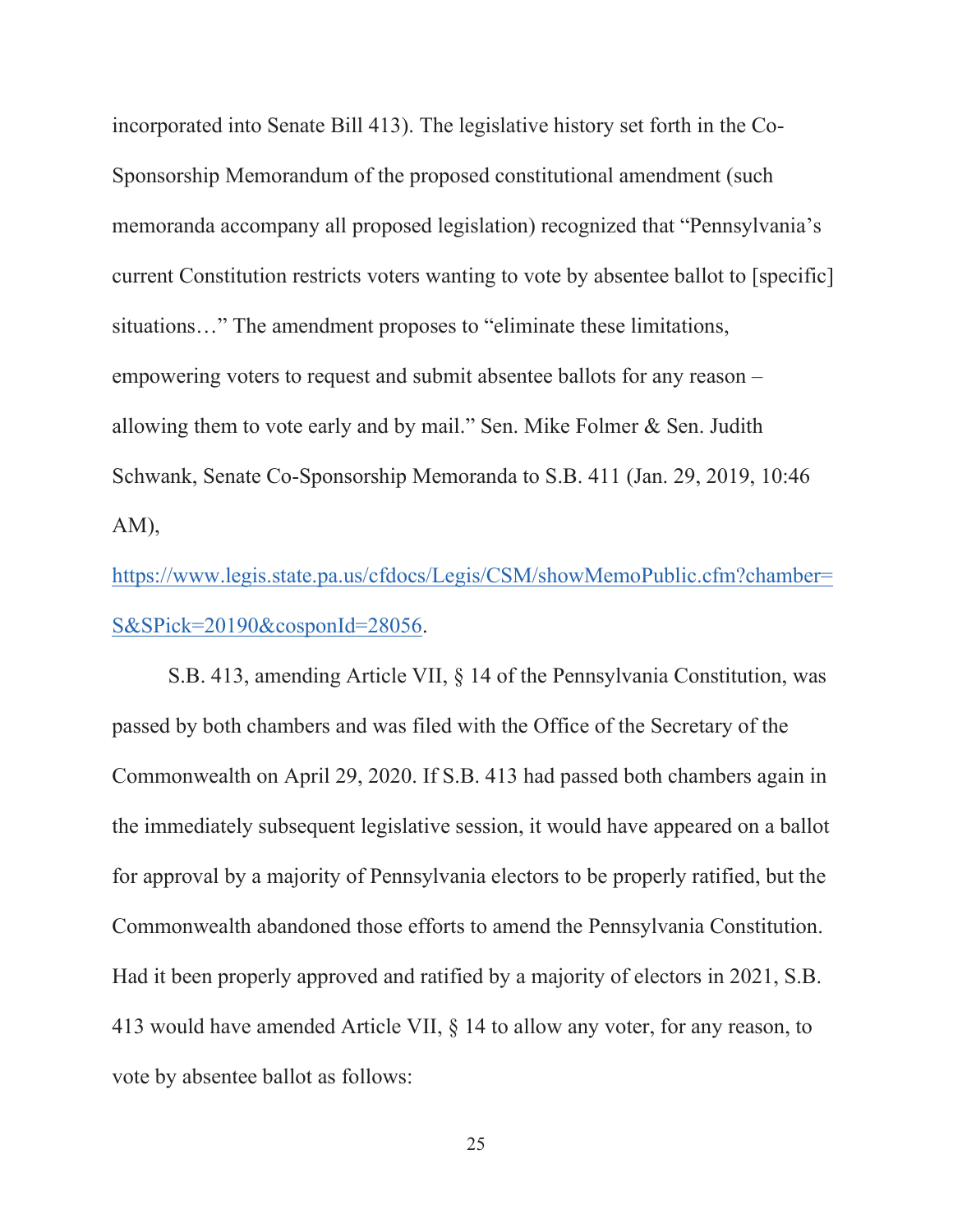(a) The Legislature shall, by general law, provide a manner in which, and the time and place at which, qualified electors who may, on the occurrence of any election, be absent from the municipality of their residence, because their duties, occupation or business require them to be elsewhere or who, on the occurrence of any election, are unable to attend at their proper polling places because of illness or physical disability or who will not attend a polling place because of the observance of a religious holiday or who cannot vote because of election day duties, in the case of a county employee, may vote, and for the return and canvass of their votes in the election district in which they respectively reside. **A law under this subsection may not require a qualified elector to physically appear at a designated polling place on the day of the election.**

(b) For purposes of this section, "municipality" means a city, borough, incorporated town, township or any similar general purpose unit of government which may be created by the General Assembly. .

The way to change the Pennsylvania Constitution is through amendment, not

reinterpretation contradictory to the original intent and meaning of its terms.

### **CONCLUSION**

For the aforementioned reasons, *Amici Curiae* respectfully urge this Court to

grant Petitioner's Application for Summary Relief.

Respectfully submitted,

TH Tempel

Gregory H. Teufel *Attorney for Amici*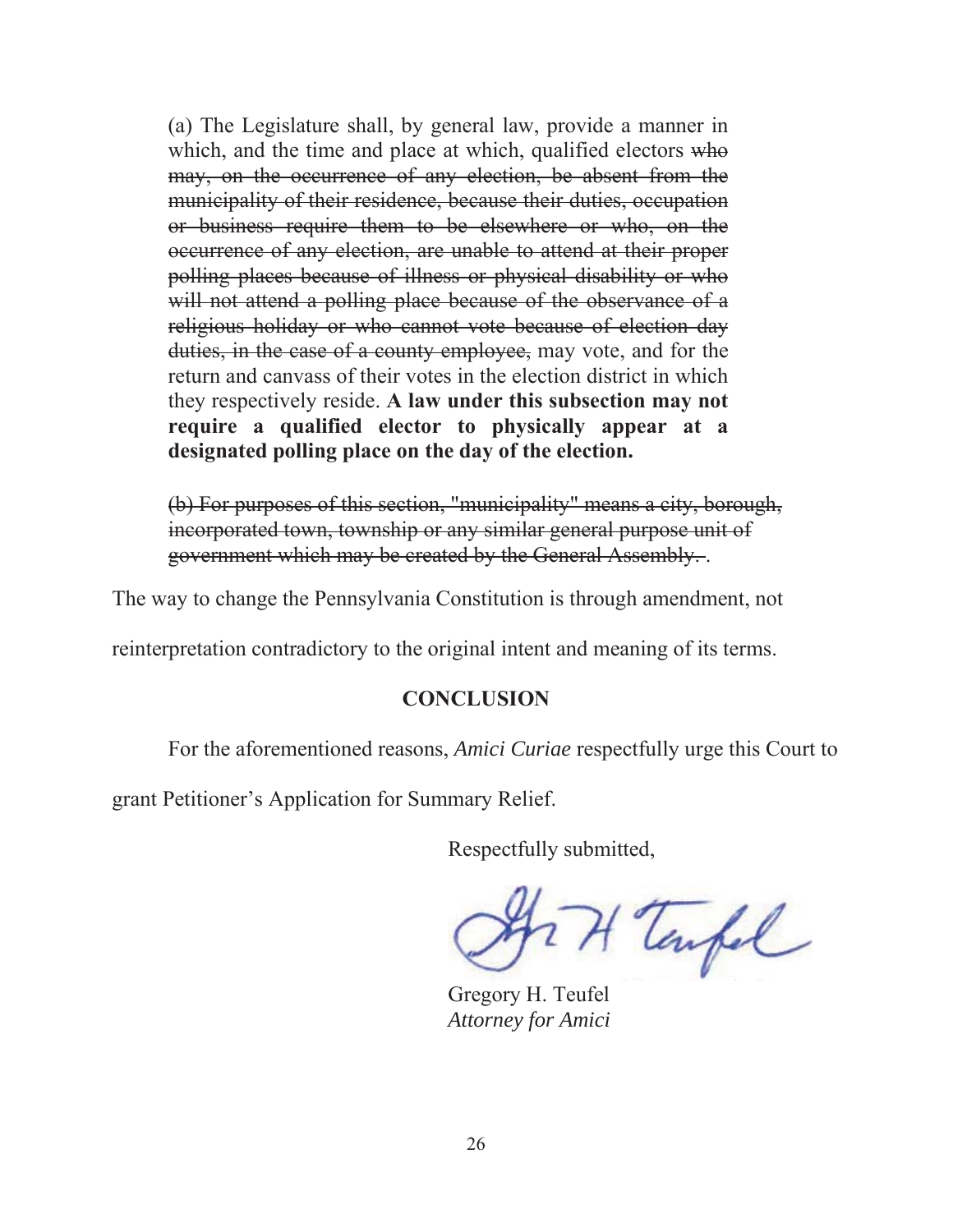# **CERTIFICATE OF WORD COUNT**

I certify that this brief contains 6190 words, as determined by the wordcount feature of Microsoft Word.

271 Tarpel

Date: September 8, 2021

Gregory H. Teufel, Esq.